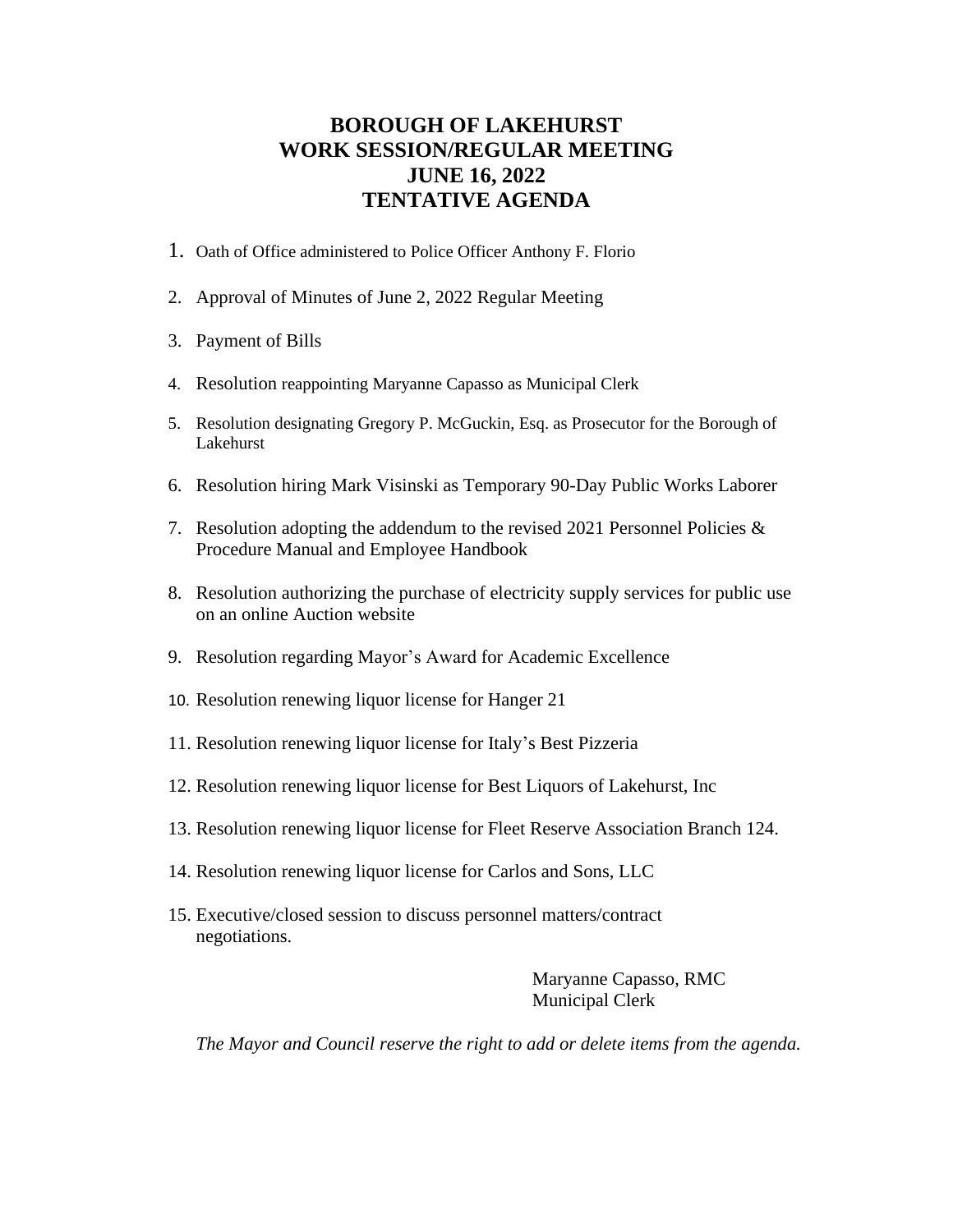WHEREAS, the governing body of the Borough of Lakehurst, in the County of Ocean and State of New Jersey has carefully examined all vouchers presented to the Borough Clerk for payment of claims; finding all to be accurate and legitimate;

NOW, THEREFORE, BE IT RESOLVED by the Mayor and Council of the Borough of Lakehurst, County of Ocean, State of New Jersey that the bills list as presented in the amount of \$56,431.48 is hereby approved.

I, Maryanne Capasso, Municipal Clerk, of the Borough of Lakehurst, County of Ocean, State of New Jersey, do hereby certify that the above resolution was approved by the Mayor and Council at the meeting of June 16, 2022.

> Maryanne Capasso **Municipal Clerk, RMC**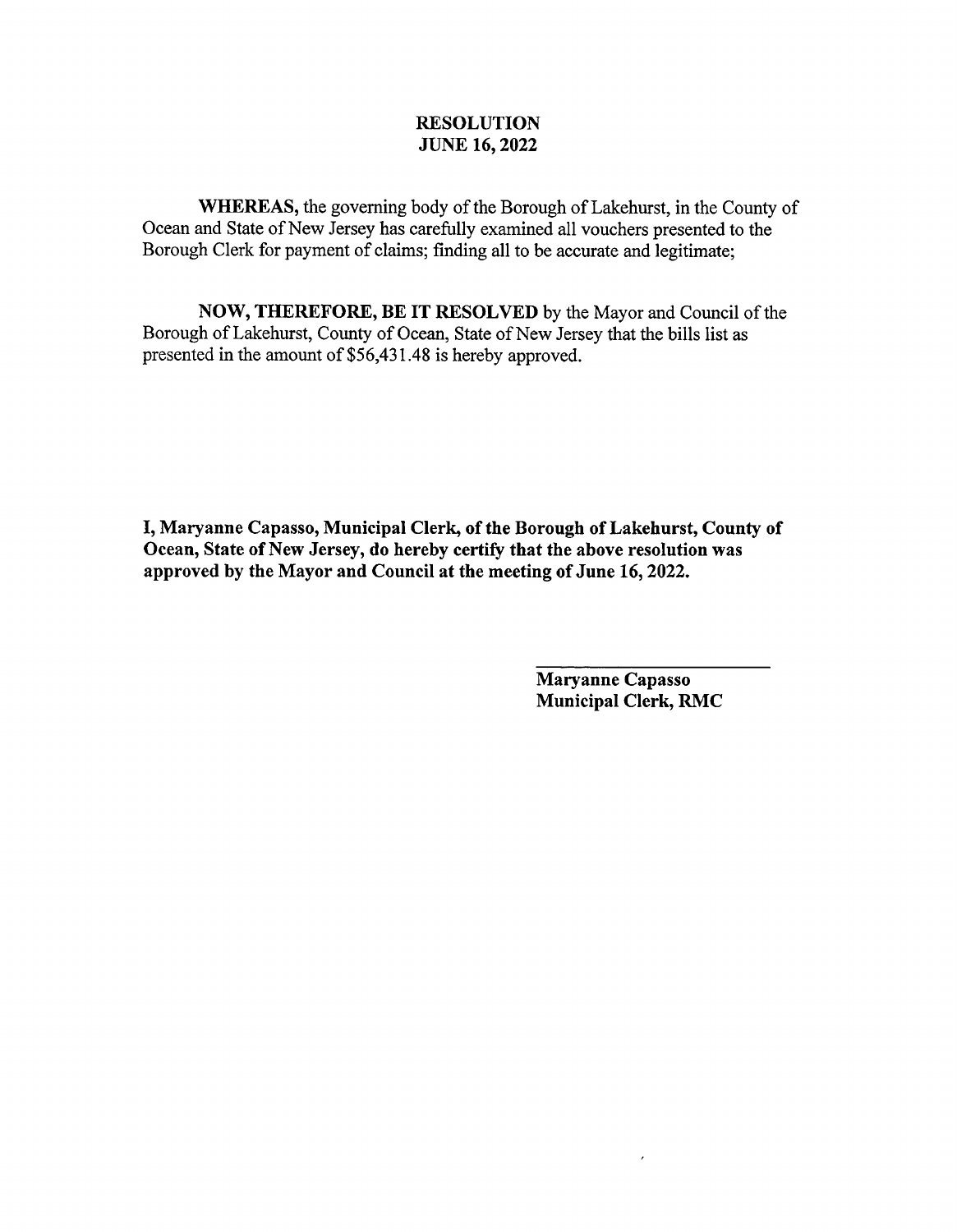## Borough of Lakehurst<br>Bill List By P.O. Number

 $\mathbf{v}$ 

| Page No: 1 |  |  |
|------------|--|--|
|------------|--|--|

| P.O. Type: All<br>Range: First<br>to Last<br>Format: Detail without Line Item Notes                              |        |                                                                           |                                                                                  | Open: N<br>RCVd: Y<br>Bid: Y | Paid: N<br>Held: Y<br>State: Y | Void: N<br>Aprv: N<br>Other: Y | Exempt: Y |                                        |                   |                  |                |
|------------------------------------------------------------------------------------------------------------------|--------|---------------------------------------------------------------------------|----------------------------------------------------------------------------------|------------------------------|--------------------------------|--------------------------------|-----------|----------------------------------------|-------------------|------------------|----------------|
| PO Date Vendor<br>PO #<br>Item Description                                                                       |        | Amount Charge Account                                                     | Contract PO Type<br>Acct Type Description                                        |                              |                                |                                |           | First<br>Stat/Chk Enc Date Date        | RCVd              | Chk/Void<br>Date | Invoice        |
| 21-00132 02/23/21 C0080<br><b>CEUNION</b><br>1 SERVICE DELIVERY IN A PANDEMIC                                    |        | 55.00 1-01-26-310-284                                                     | <b>B TRAINING &amp; EDUCATION</b>                                                |                              |                                | R                              |           | 02/23/21 06/15/22                      |                   |                  |                |
| 21-00133 02/23/21 C0080<br><b>CEUNION</b><br>1 ETHICS-21                                                         |        | 55.00 1-01-26-310-284                                                     | <b>B TRAINING &amp; EDUCATION</b>                                                |                              |                                | R                              |           | 02/23/21 06/15/22                      |                   |                  |                |
| GAMETIME C/O MRC<br>21-00509 07/22/21 G0025<br>1 GAMETIME 4'-6"/5' SCHOONER<br>2 MATERIAL SURCHARGE<br>3 FREIGHT | 711.23 | 466.00 1-01-26-310-242<br>36.70 1-01-26-310-242<br>208.53 1-01-26-310-242 | <b>B EQUIPMENT - NEW</b><br><b>B EQUIPMENT - NEW</b><br><b>B EQUIPMENT - NEW</b> |                              |                                | R<br>R<br>R                    |           | 07/22/21 06/15/22<br>07/22/21 06/15/22 | 07/22/21 06/15/22 |                  | PJI-0170872    |
| 21-00923 12/31/21 E0078<br>ESI EQUIPMENT, INC<br>1 HOLMATRO EVO-3 PUMP                                           |        | 10,997.00 1-01-25-265-242                                                 | <b>B EQUIPMENT - NEW PURCHASES</b>                                               |                              |                                | R                              |           | 12/31/21 06/15/22                      |                   |                  |                |
| REMINGTON & VERNICK ENGINEERS<br>22-00103 02/04/22 R0158<br>10 CDBG - Orange St                                  |        | 103.50 G-02-00-200-641                                                    | B<br>B CDBG - Orange St                                                          |                              |                                | R                              |           |                                        | 02/04/22 06/15/22 |                  | 1514u078-7     |
| 22-00291 04/26/22 H0030<br>HOLIDAY CAR WASH<br>1 POLICE CAR WASHES INV# 1359                                     |        | 200.00 2-01-25-240-297                                                    | B Police - Miscellaneous                                                         |                              |                                | R                              |           | 04/26/22 06/15/22                      |                   |                  | 1359           |
| 22-00298 04/29/22 M0118<br>MIRACLE CHEMICAL CO.<br>1 190 GAL SODIUM HYPOCHLORITE<br>2 FUEL SURCHARGE             | 808.40 | 733.40 2-09-00-101-267<br>75.00 2-09-00-101-267                           | <b>B CHEMICALS</b><br><b>B CHEMICALS</b>                                         |                              |                                | R<br>R                         | n.        | 04/29/22 06/15/22<br>04/29/22 06/15/22 |                   |                  | 49571<br>49571 |
| ATLANTIC PRINTING & DESIGN<br>22-00352 05/19/22 A0118<br>1 ZONING APPLICATIONS - 100                             |        | 95.00 2-01-21-180-211                                                     | B Planning Board - Office Supplies                                               |                              |                                | $\mathbf R$                    |           | 05/19/22 06/15/22                      |                   |                  | 2221400        |
| ALLIED METER SERVICE INC<br>22-00359 05/24/22 A0610<br>1 CERTIFICATION TEST                                      |        | 420.00 2-09-00-101-221                                                    | <b>B SPECIAL CONSULTANT</b>                                                      |                              |                                | R.                             |           | 05/24/22 06/15/22                      |                   |                  | 2022-388       |
| 22-00365 05/31/22 N0616<br>NJ STATE ASSC OF CHIEFS OF PD<br>1 PROGRAM FEE 2022                                   |        | 1,332.00 2-01-25-240-284                                                  | <b>B TRAINING &amp; EDUCATION</b>                                                |                              |                                | R                              |           | 05/31/22 06/15/22                      |                   |                  | IN-12489       |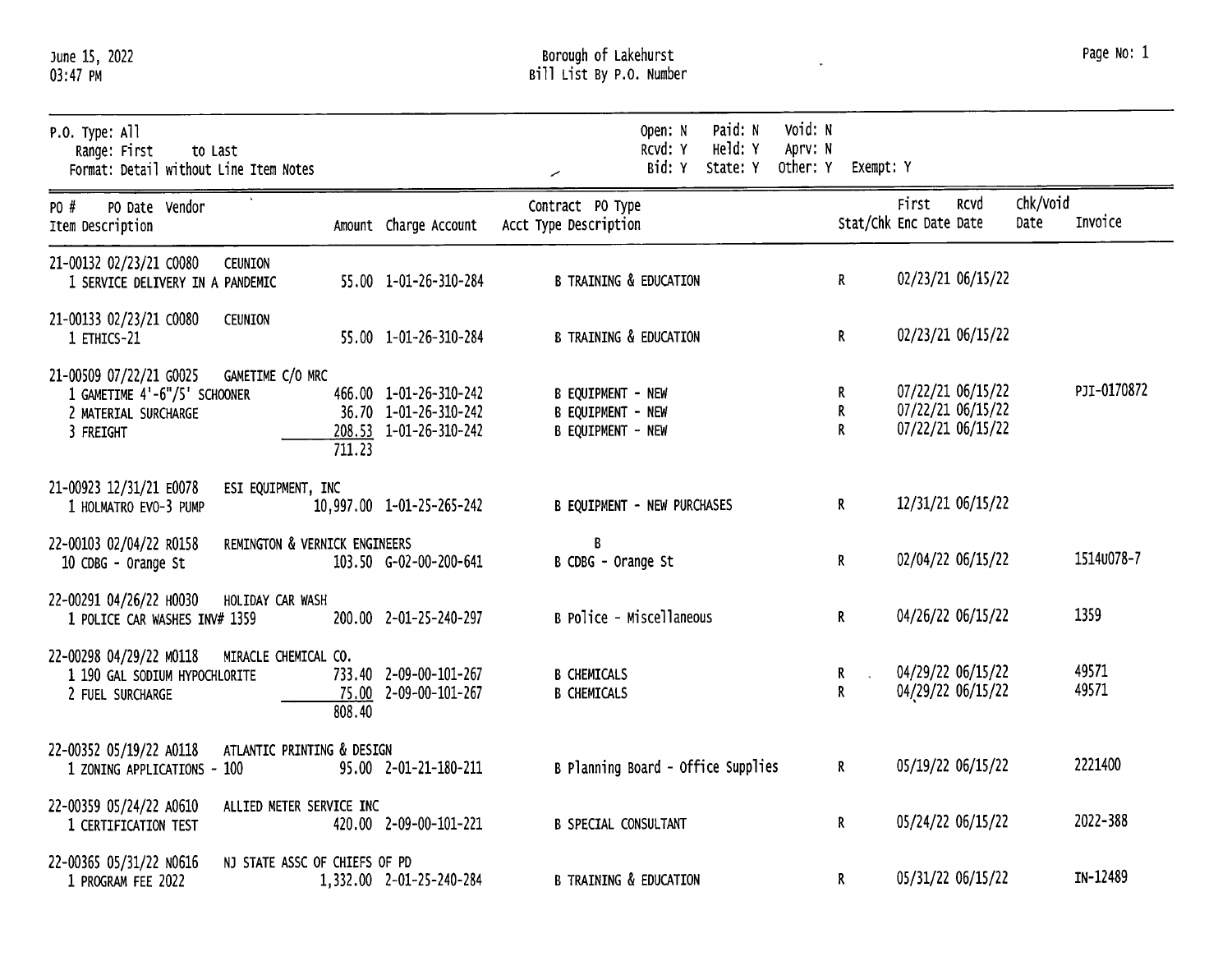June 15, 2022<br>03:47 PM

 $\overline{\phantom{0}}$  $\overline{\phantom{0}}$ 

# Borough of Lakehurst<br>Bill List By P.O. Numbe

Page No: 2

 $\leftarrow$ 

| ist By P.O. Number. |  |  |  |  |  |  |  |
|---------------------|--|--|--|--|--|--|--|
|---------------------|--|--|--|--|--|--|--|

| PO #<br>PO Date Vendor<br>Item Description                                                                                                                                                                                                                   | Amount Charge Account                                                                                                                                               | Contract PO Type<br>Acct Type Description                                                                                                                                                             |                                       | First<br>Rcvd<br>Stat/Chk Enc Date Date                                                                                    | Chk/Void<br>Invoice<br>Date                                                |
|--------------------------------------------------------------------------------------------------------------------------------------------------------------------------------------------------------------------------------------------------------------|---------------------------------------------------------------------------------------------------------------------------------------------------------------------|-------------------------------------------------------------------------------------------------------------------------------------------------------------------------------------------------------|---------------------------------------|----------------------------------------------------------------------------------------------------------------------------|----------------------------------------------------------------------------|
| 22-00383 06/03/22 C0078<br>1 CAMPS TRAINING - 6/29/22                                                                                                                                                                                                        | CIVIL SERVICE COMMISSION<br>100.00 2-01-20-120-284                                                                                                                  | <b>B TRAINING &amp; EDUCATION</b>                                                                                                                                                                     | $\mathsf{R}^-$                        | 06/03/22 06/15/22                                                                                                          |                                                                            |
| 22-00386 06/06/22 D0072<br>1 POST ACCIDENT TEST                                                                                                                                                                                                              | DYNAMIC TESTING SERVICE, LLC<br>315.00 2-01-26-305-299                                                                                                              | <b>B MISCELLANEOUS</b>                                                                                                                                                                                | R.                                    | 06/06/22 06/15/22                                                                                                          | 389                                                                        |
| 22-00389 06/09/22 K0945<br>1 WELCOME TO LAKEHURST SIGN REIM                                                                                                                                                                                                  | KLOHN, BRIAN DMD, PA<br>906.31 2-01-26-290-264                                                                                                                      | <b>B STREET SIGN MATERIALS</b>                                                                                                                                                                        | R.                                    | 06/09/22 06/15/22                                                                                                          |                                                                            |
| 22-00392 06/09/22 C0114 COMPLETE SECURITY SYSTEMS INC.<br>1 FIRE ALARM MONITOR 5/1 - 7/31<br>2 BURG ALARM MONITOR 5/1 - 7/31<br>3 SERVICE FEE                                                                                                                | 195.00 2-01-25-240-297<br>135.00 2-01-25-240-297<br>$5.21$ $2-01-25-240-297$<br>335.21                                                                              | B Police - Miscellaneous<br>B Police - Miscellaneous<br>B Police - Miscellaneous                                                                                                                      | R.<br>R<br>$\mathsf{R}$               | 06/09/22 06/15/22<br>06/09/22 06/15/22<br>06/10/22 06/15/22                                                                | 299566                                                                     |
| 22-00393 06/09/22 C0046<br>COLONIAL BOUQUET<br>1 WREATH FOR MEMORIAL DAY - BORO<br>2 WREATH FOR MEMORIAL DAY - PD                                                                                                                                            | 125.00 2-01-28-371-236<br>125.00 2-01-25-240-297<br>250.00                                                                                                          | B Public Events - Miscellaneous<br>B Police - Miscellaneous                                                                                                                                           | R.<br>$\mathsf{R}$                    | 06/09/22 06/15/22<br>06/09/22 06/15/22                                                                                     |                                                                            |
| 22-00394 06/09/22 M0367<br>1 PORTABLE TOILETS JULY 4TH LAKE                                                                                                                                                                                                  | MR. BOB'S PORTABLE TOILETS<br>471.02 2-01-28-371-236                                                                                                                | B Public Events - Miscellaneous                                                                                                                                                                       | R                                     | 06/09/22 06/15/22                                                                                                          |                                                                            |
| 22-00398 06/10/22 H0196 HALL'S SERVICE, INC.<br>1 2205-2025: PW F250 OIL CHANGE<br>2 2205-2139: PW SILVERADO ENG MO<br>3 2205-2206: PD 1306 OIL CHANGE<br>4 2205-2149: PD 1303 OIL/BRAKES<br>5 2205-2260: PW F350 OIL CHANGE<br>6 2205-2276: PD 1307 BATTERY | 94.52 2-01-26-291-256<br>541.00 2-01-26-291-256<br>57.19 2-01-26-291-252<br>1,015.11 2-01-26-291-252<br>44.40 2-01-26-291-256<br>198.90 2-01-26-291-252<br>1,951.12 | B PUBLIC WKS VEHICLE MAINT/REP<br>B PUBLIC WKS VEHICLE MAINT/REP<br>B POLICE VEHICLE MAINT/REPAIR<br>B POLICE VEHICLE MAINT/REPAIR<br>B PUBLIC WKS VEHICLE MAINT/REP<br>B POLICE VEHICLE MAINT/REPAIR | R<br>R<br>R<br>R<br>$\mathsf{R}$<br>R | 06/10/22 06/15/22<br>06/10/22 06/15/22<br>06/10/22 06/15/22<br>06/10/22 06/15/22<br>06/10/22 06/15/22<br>06/10/22 06/15/22 | 2205-2025<br>2205-2139<br>2205-2206<br>2205-2149<br>2205-2260<br>2205-2276 |
| 22-00400 06/10/22 H0026<br>1 2021 AUDIT SERVICES<br>2 2021 AUDIT SERVICES                                                                                                                                                                                    | HOLMAN, FRENIA, ALLISON, PC<br>3,900.00 2-01-20-135-222<br>3,900.00 2-09-00-103-222<br>7,800.00                                                                     | <b>B AUDIT SERVICES</b><br><b>B AUDIT</b>                                                                                                                                                             | R.<br>R.                              | 06/10/22 06/15/22<br>06/10/22 06/15/22                                                                                     | 53021<br>53021                                                             |
| 22-00401 06/10/22 R0038<br>1 ELECTIONS FOR ADMINISTRATION                                                                                                                                                                                                    | RUTGERS CENTER FOR GOV SERVICE<br>653.00 2-01-20-120-284                                                                                                            | <b>B TRAINING &amp; EDUCATION</b>                                                                                                                                                                     | R                                     | 06/10/22 06/15/22                                                                                                          | 66262                                                                      |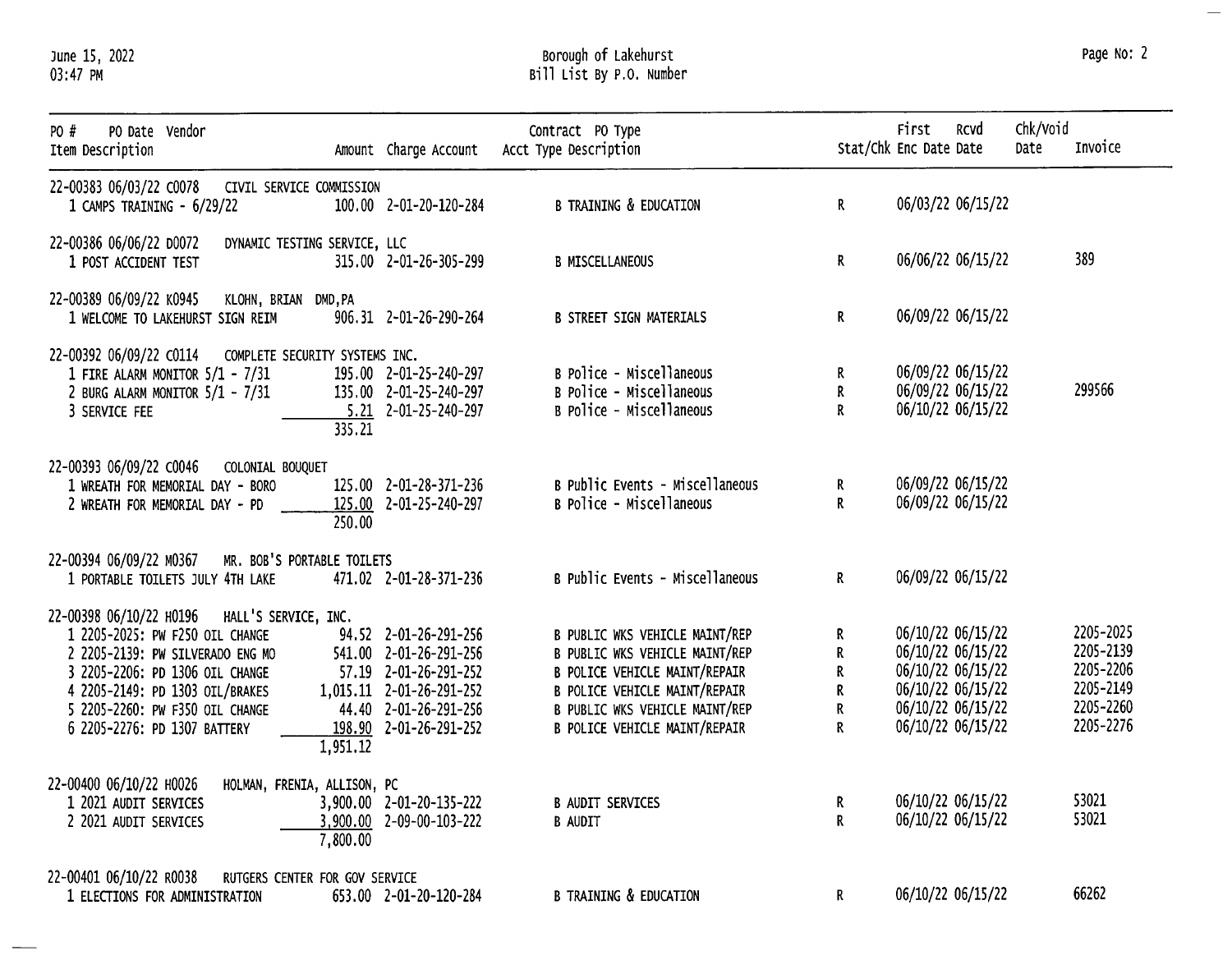June 15, 2022<br>03:47 PM

## Borough of Lakehurst<br>Bill List By P.O. Number

| PO #<br>PO Date Vendor<br>Item Description                                                                    | Amount Charge Account                                    | Contract PO Type<br>Acct Type Description          |                              | First<br>Stat/Chk Enc Date Date | Rcvd              | Chk/Void<br>Date | Invoice     |
|---------------------------------------------------------------------------------------------------------------|----------------------------------------------------------|----------------------------------------------------|------------------------------|---------------------------------|-------------------|------------------|-------------|
| 22-00402 06/13/22 T0004 TROOP 10 BOY SCOUTS<br>1 CLEAN COMMUNITIES CLEAN UP                                   | 250.00 G-02-00-200-423                                   | B Clean Communities - 2018                         | $\mathsf{R}$                 |                                 | 06/13/22 06/15/22 |                  |             |
| 22-00403 06/15/22 00140 OCEAN COUNTY BOARD OF HEALTH<br>1 ANIMAL SHELTER BILLING 5/22                         | 32.00 2-01-27-340-299                                    | <b>B MISCELLANEOUS</b>                             | $\mathsf{R}$                 |                                 | 06/15/22 06/15/22 |                  |             |
| 22-00405 06/15/22 R0158 REMINGTON & VERNICK ENGINEERS<br>1 GENERAL ENGINEERING THRU 5/22                      | 164.00 2-01-20-165-232                                   | <b>B ENGINEERING SERVICES</b>                      | $\mathsf{R}^-$               |                                 | 06/15/22 06/15/22 |                  | 1514T118-5  |
| 22-00406 06/15/22 R0158<br>1 FLOOD DAMAGE PREVENTION ORD                                                      | REMINGTON & VERNICK ENGINEERS<br>72.50 2-01-20-165-232   | <b>B ENGINEERING SERVICES</b>                      | R.                           |                                 | 06/15/22 06/15/22 |                  | 1514T119-4  |
| 22-00407 06/15/22 R0158<br>1 NJDOT FY2020 ORCHARD STREET                                                      | REMINGTON & VERNICK ENGINEERS<br>278.00 G-02-00-200-626  | B NJ DOT - Orchard Street (2020)                   | $\mathbf{R}$                 |                                 | 06/15/22 06/15/22 |                  | 15140075-18 |
| 22-00408 06/15/22 R0158 REMINGTON & VERNICK ENGINEERS<br>1 2021 NJDOT MUN AID LAKE ST REC                     | 69.00 G-02-00-200-627                                    | B NJ DOT - Lake St                                 | $\mathbf{R}$                 |                                 | 06/15/22 06/15/22 |                  | 15140077-17 |
| REMINGTON & VERNICK ENGINEERS<br>22-00409 06/15/22 R0158<br>1 NJDOT 2022 ROSE & PINE STREETS                  | 1,201.50 G-02-00-200-628                                 | B NJDOT FY2022 - Rose St & Pine St                 | $\mathbf{R}$                 |                                 | 06/15/22 06/15/22 |                  | 15140079-5  |
| 22-00410 06/15/22 S0101 SHARON VANBERKEL<br>1 MEDICARE REIMBURS. 4/22 - 6/22                                  | 1,020.60 2-01-23-220-228                                 | B Insurance - Medicare Reimbursement               | $\mathbf{R}$                 | 06/15/22 06/15/22               |                   |                  |             |
| 22-00411 06/15/22 R0046<br><b>RUMPF LAW</b><br>1 PUBLIC DEFENDER                                              | 1,125.00 T-03-00-100-005                                 | <b>B</b> Public Defender                           | $\mathbf{R}$                 | 06/15/22 06/15/22               |                   |                  |             |
| 22-00412 06/15/22 NO029<br>TWIN ROCKS WATER<br>1 BORO HALL WATER AND COOLER<br>2 POLICE DEPT WATER AND COOLER | 86.97 2-01-20-120-299<br>41.98 2-01-25-240-297<br>128.95 | <b>B MISCELLANEOUS</b><br>B Police - Miscellaneous | $\mathbf{R}$<br>$\mathbf{R}$ | 06/15/22 06/15/22               | 06/15/22 06/15/22 |                  |             |
| 22-00413 06/15/22 A0102<br>AFFILIATED TECHNOLOGY SOLUTION<br>1 PHONE BILL - JULY 2022                         | 620.99 2-01-31-440-275                                   | <b>B TELEPHONE</b>                                 | $\mathbb{R}$                 | 06/15/22 06/15/22               |                   |                  | 154615      |
| 22-00414 06/15/22 A0024 ACTION DATA SERVICES<br>1 PAYROLL SERVICE PDEND 5/22/22                               | 319.00 2-01-20-130-299                                   | B Finance - Miscellaneous                          | R.                           | 06/15/22 06/15/22               |                   |                  | 78266       |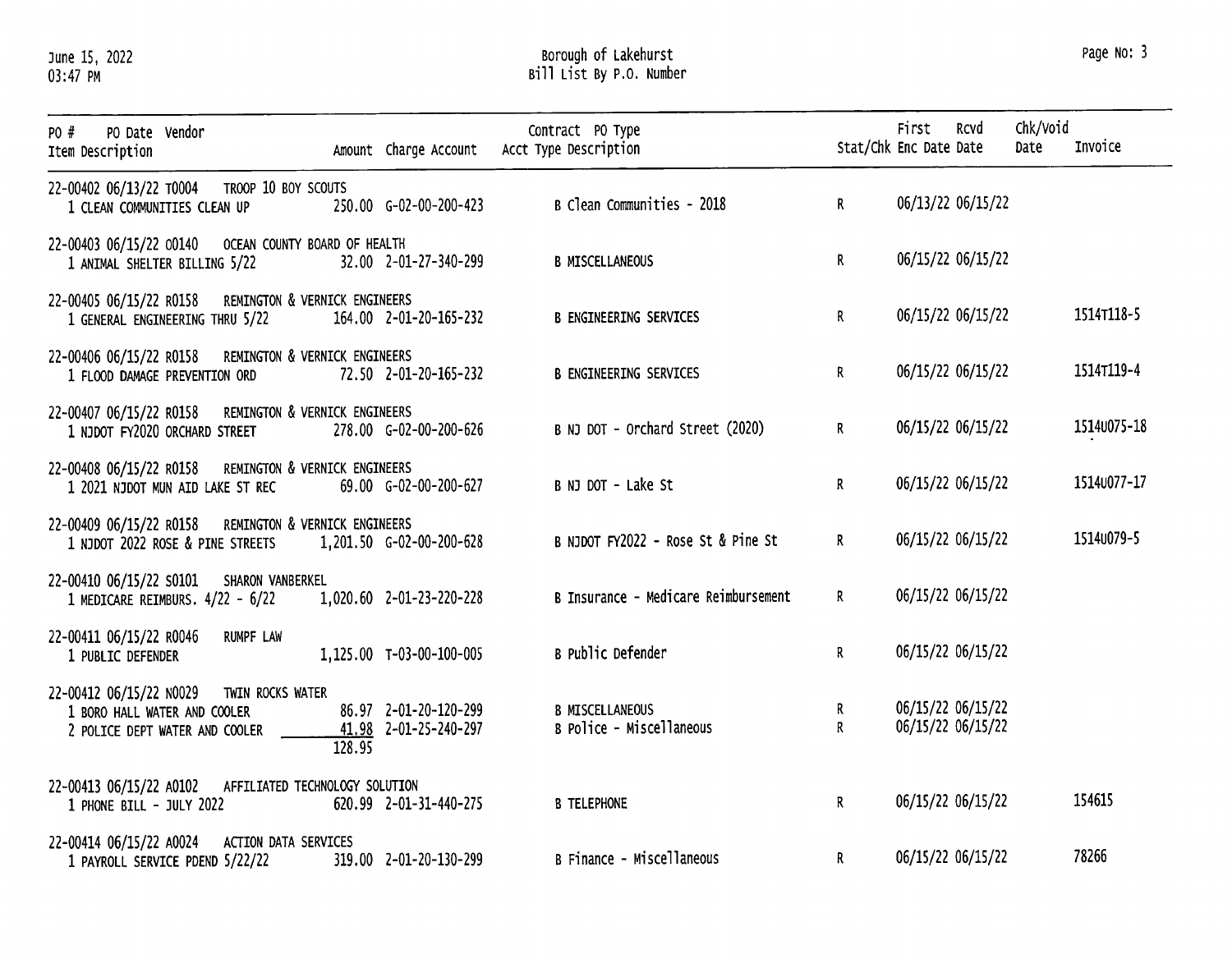| June 15, 2022<br>$03:47$ PM                                                                                                                 |                                                                                           |                                                                                                                                               | Bill List By P.O. Number<br>Borough of Lakehurst                                                                                                                              |                                             |                                                                                                                      | Page N                      |
|---------------------------------------------------------------------------------------------------------------------------------------------|-------------------------------------------------------------------------------------------|-----------------------------------------------------------------------------------------------------------------------------------------------|-------------------------------------------------------------------------------------------------------------------------------------------------------------------------------|---------------------------------------------|----------------------------------------------------------------------------------------------------------------------|-----------------------------|
| <b>Vendor</b><br>PO Date<br>Item Description<br>PO #                                                                                        | <b>Amount</b>                                                                             | Charge Account                                                                                                                                | PO Type<br>Acct Type Description<br>Contract                                                                                                                                  | stat/chk                                    | RCVD<br>Enc Date Date<br>First                                                                                       | Invoice<br>chk/void<br>Date |
| 22-00415 06/15/22 00009<br>1 MEDICARE REIMBURS.<br>2 MEDICARE REIMBURS.                                                                     | 170.10<br>148.50<br>318.60<br>GARY LOWE<br>$\frac{12}{12}$                                | $2 - 01 - 23 - 220 - 228$<br>$2 - 01 - 23 - 220 - 228$                                                                                        | Insurance - Medicare Reimbursement<br>Medicare Reimbursement<br>Insurance -<br>ക<br>$\sim$                                                                                    | $\propto$ $\propto$                         | 06/15/22 06/15/22<br>06/15/22 06/15/22                                                                               |                             |
| 1 PD COPIER INVOICE# AR60785<br>2 PW INVOICE# AR61305<br>22-00416 06/15/22 50896                                                            | SHORE BUSINESS SOLUTIONS<br>47.14<br>$\frac{50.58}{97.72}$                                | 2-01-20-120-299<br>2-01-25-240-297                                                                                                            | Police - Miscellaneous<br><b>MISCELLANEOUS</b><br>ക<br>$\sim$                                                                                                                 | $\propto$ $\propto$                         | 06/15/22 06/15/22<br>06/15/22 06/15/22                                                                               | AR60785<br>AR61305          |
| COMMUNITY CENTER GAS BILL<br>BOROUGH HALL GAS BILL<br>22-00417 06/15/22 NO136<br>2 PW GARAGE GAS BILL<br>4 PD HQ GAS BILL<br>1 ESC GAS BILL | 507.66<br>597.80<br>$\frac{76.86}{1,407.00}$<br>132.88<br>91.80<br>NJ NATURAL GAS COMPANY | $2 - 01 - 31 - 437 - 269$<br>$2 - 01 - 31 - 437 - 269$<br>$2 - 01 - 31 - 437 - 269$<br>$2 - 01 - 31 - 437 - 269$<br>$2 - 01 - 31 - 437 - 269$ | 3<br>3<br>3<br>3<br>3KD<br><b>NATURAL</b><br><b>MATURAL</b><br><b>NATURAL</b><br><b>NATURAL</b><br><b>NATURAL</b><br>$\bf{m}$<br>$\sim$<br>$\bf{r}$<br>$\mathbf{r}$<br>$\sim$ | ĸ<br>$\alpha \propto \alpha \propto \alpha$ | 06/15/22<br>06/15/22<br>06/15/22<br>06/15/22<br>06/15/22<br>06/15/22<br>06/15/22<br>06/15/22<br>06/15/22<br>06/15/22 |                             |
| I WATER PLANT CABLE MODEM<br>22-00418 06/15/22 C0060                                                                                        | 93.22<br>COMCAST CABLE                                                                    | $2 - 09 - 00 - 101 - 275$                                                                                                                     | <b>TELEPHONE</b><br>$\mathbf{r}$                                                                                                                                              | $\approx$                                   | 06/15/22 06/15/22                                                                                                    |                             |
| 22-00419 06/15/22 v0855<br>1 PHONE BILL<br>2 PHONE BILL                                                                                     | $93.75$<br>$93.75$<br>$187.50$<br><b>VERIZON</b>                                          | $2 - 09 - 00 - 101 - 275$<br>$2 - 09 - 00 - 101 - 275$                                                                                        | <b>B TELEPHONE</b><br>B TELEPHONE                                                                                                                                             | $\propto$ $\propto$                         | 06/15/22 06/15/22<br>06/15/22<br>06/15/22                                                                            |                             |
| 1 BORO CELL PHONE BILL<br>22-00420 06/15/22 v0011                                                                                           | VERIZON WIRELESS<br>5/22                                                                  | 525.94 2-01-31-440-275                                                                                                                        | <b>TELEPHONE</b><br>ക                                                                                                                                                         | ≃                                           | 06/15/22 06/15/22                                                                                                    |                             |
| 22-00421 06/15/22 PO152<br>2 CLERK SHARE<br>1 Y&R SHARE<br>PD SHARE<br>$\sim$                                                               | $\frac{13.34}{15.44}$<br>PETTY CASH FUND                                                  | $2 - 01 - 28 - 370 - 299$<br>$2 - 01 - 20 - 120 - 218$<br>$2 - 01 - 25 - 240 - 297$                                                           | Police - Miscellaneous<br>Clerk - Postage<br><b>MISCELLANEOUS</b><br>ക<br>$\sim$ $\sim$                                                                                       | $\propto$ $\propto$<br>≃                    | 06/15/22<br>06/15/22 06/15/22<br>06/15/22<br>06/15/22 (<br>06/15/22 (                                                |                             |
| 22-00422 06/15/22 10900<br>1 ELECTRIC BILL UF                                                                                               | <b>JCP&amp;L</b>                                                                          | 2.836.34 2-09-00-101-276                                                                                                                      | <b>B</b> ELECTRIC                                                                                                                                                             | $\approx$                                   | 06/15/22 06/15/22                                                                                                    |                             |

 $\ddot{\phantom{0}}$ 

Page No: 4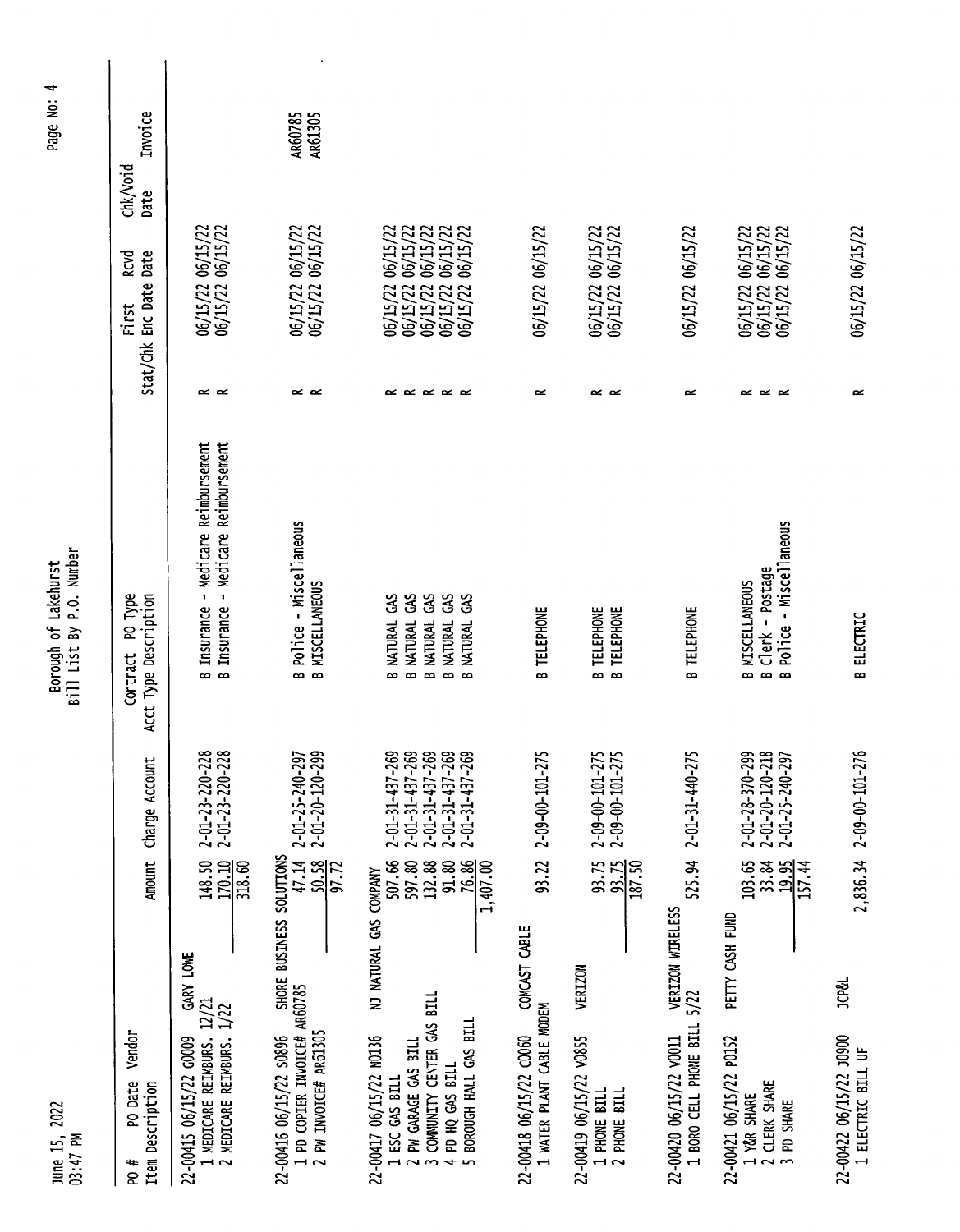June 15, 2022<br>03:47 PM

 $\mathcal{L}^{\pm}$ 

# Borough of Lakehurst<br>Bill List By P.O. Number

| PO Date Vendor<br>PO #<br>Item Description                                                                                              |                      | Amount Charge Account                                                        | Contract PO Type<br>Acct Type Description                                                          |        | First<br>Stat/Chk Enc Date Date | <b>RCVd</b>                                                 | Chk/Void<br>Date | Invoice                 |
|-----------------------------------------------------------------------------------------------------------------------------------------|----------------------|------------------------------------------------------------------------------|----------------------------------------------------------------------------------------------------|--------|---------------------------------|-------------------------------------------------------------|------------------|-------------------------|
| <b>JCP&amp;L</b><br>22-00423 06/15/22 J0900<br>1 ELECTRIC BILL STREET LIGHTING<br>2 RT 70 & ORCHARD LIGHT                               | 1,647.83             | 1,513.52 2-01-31-436-276<br>134.31 2-01-31-436-276                           | <b>B STREET LIGHTING</b><br><b>B STREET LIGHTING</b>                                               | R<br>R |                                 | 06/15/22 06/15/22<br>06/15/22 06/15/22                      |                  |                         |
| PEDRONI FUEL OIL CO.<br>22-00424 06/15/22 P0151<br>1 DYED DIESEL FOR PW GARAGE                                                          |                      | 2,902.87 2-01-31-447-266                                                     | <b>B DIESEL FUEL</b>                                                                               | R      |                                 | 06/15/22 06/15/22                                           |                  | 582012                  |
| LAKEHURST HARDWARE<br>22-00425 06/15/22 L0003<br>1 HARDWARE HOUSE ACCOUNT CHARGES                                                       |                      | 28.35 2-01-26-310-262                                                        | B MINOR TOOLS & EQUIPMENT                                                                          | R.     |                                 | 06/15/22 06/15/22                                           |                  | 490885                  |
| ONE CALL CONCEPTS<br>22-00426 06/15/22 00012<br>1 ONE CALL MESSAGES 5/22                                                                |                      | 68.64 2-09-00-101-275                                                        | <b>B TELEPHONE</b>                                                                                 | R      |                                 | 06/15/22 06/15/22                                           |                  | 2055370                 |
| LOWE'S<br>22-00427 06/15/22 L0040<br>1 B & G SHARE<br>2 PAVILLION                                                                       | 2,095.52<br>2,822.37 | 726.85 2-01-26-310-262<br>2-01-26-310-262                                    | B MINOR TOOLS & EQUIPMENT<br>B MINOR TOOLS & EQUIPMENT                                             | ĸ<br>R |                                 | 06/15/22 06/15/22<br>06/15/22 06/15/22                      |                  |                         |
| B & K EQUIPMENT SERVICES<br>22-00428 06/15/22 B9112<br>1 BACKHOE INVOICE# 35314<br>2 BACKHOE INVOICE# 35306<br>3 BACKHOE INVOICE# 35386 | 5,487.14             | 4,750.36 2-09-00-101-252<br>403.76 2-09-00-101-252<br>333.02 2-09-00-101-252 | B MOTOR VEHICLE - MAINT/REPAIR<br>B MOTOR VEHICLE - MAINT/REPAIR<br>B MOTOR VEHICLE - MAINT/REPAIR | R<br>R |                                 | 06/15/22 06/15/22<br>06/15/22 06/15/22<br>06/15/22 06/15/22 |                  | 35314<br>35306<br>35386 |
| 45 Total P.O. Line Items:<br>Total Purchase Orders:                                                                                     |                      |                                                                              | Total Void Amount:<br>51,421.29<br>71 Total List Amount:                                           | 0.00   |                                 |                                                             |                  |                         |

 $\omega$ 

 $\mathcal{A}^{\mathcal{A}}$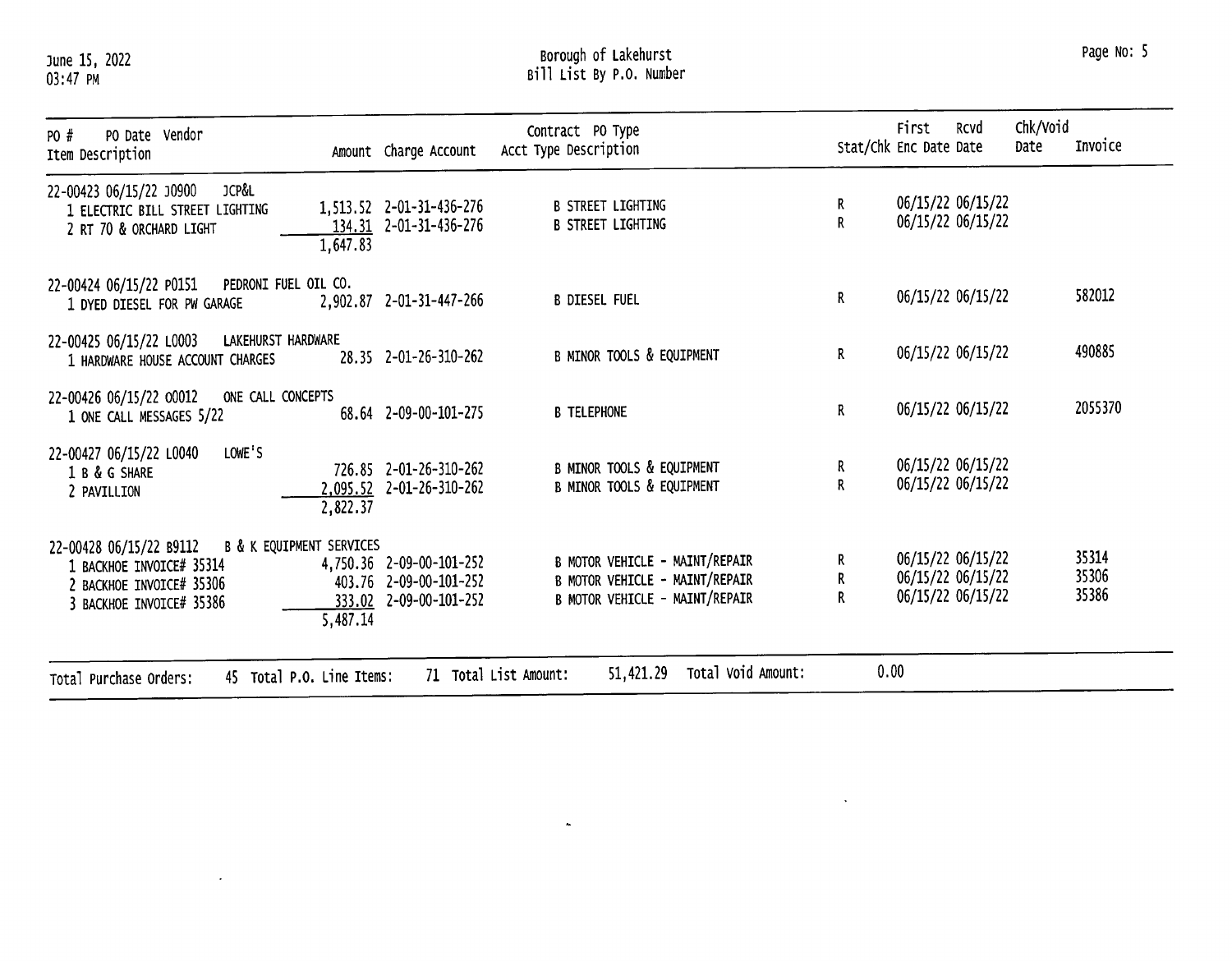June 15, 2022<br>03:47 PM

Borough of Lakehurst<br>Bill List By P.O. Number

| Totals by Year-Fund<br>Fund Description | <b>Fund</b> | Budget Rcvd | Budget Held    | Budget Total | Revenue Total | $G/L$ Total | <b>Total</b> |  |
|-----------------------------------------|-------------|-------------|----------------|--------------|---------------|-------------|--------------|--|
| <b>URRENT FUND APPROPRIATIONS</b>       | 다.<br>구     | 11,818.23   | 0.00           | 11,818.23    | 0.00          | 0.00        | 11,818.23    |  |
| <b>JURRENT FUND APPROPRIATIONS</b>      | $2-01$      | 22,774.82   | $\frac{8}{10}$ | 22,774.82    | 0.00          | 0.00        | 22,774.82    |  |
| Year Total:<br>WATER & SEWER OPERATING  | $2 - 09$    | 13,801.24   | ချိန္ပ         | 13,801.24    | ချွန္လ        | ချခဲ့       | 13,801.24    |  |
|                                         | ဥ           | 1,902.00    | 8.0            | 1,902.00     | $\frac{8}{5}$ | 8.io        | 1,902.00     |  |
|                                         | ှင်         | 1,125.00    | $\frac{8}{5}$  | 1,125.00     | ຣິ            | 8.00        | 1,125.00     |  |

 $\overline{51,421.29}$ 

 $\frac{1}{2}$ 

 $\overline{6}$ 

 $\frac{1}{51,421.29}$ 

 $\frac{1}{\sqrt{2}}$ 

 $\frac{1}{11,421.29}$ 

Total of All Funds:

 $\ddot{\cdot}$ 

Page No: 6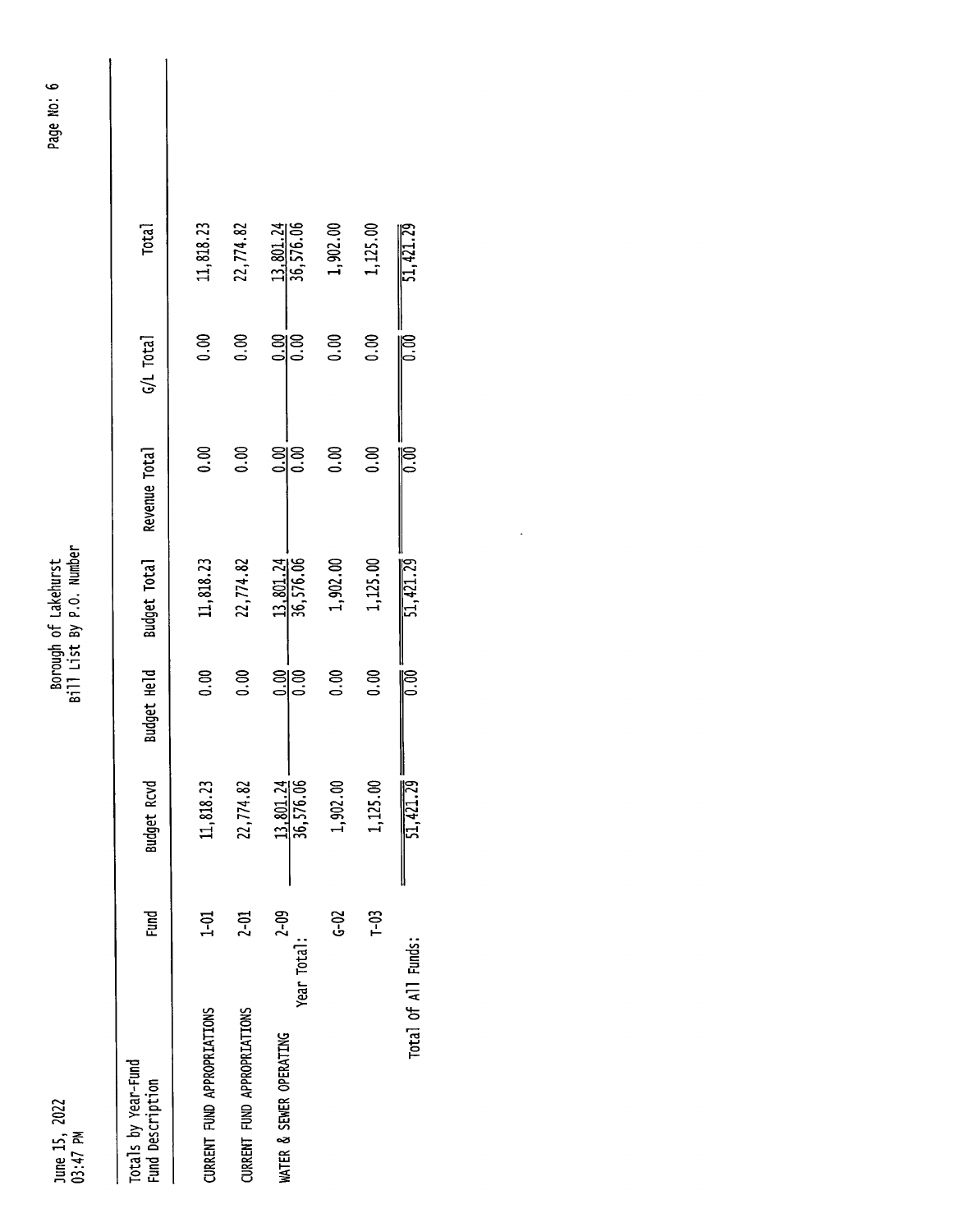| N<br>0      |        |
|-------------|--------|
| ี<br>b      | ≖<br>г |
| σ<br>ω<br>c | ص<br>N |
| ⋍<br>۰      | ۳      |

| <b>U3:25 PM</b>                                                                     |                          | BILL LISL BY P.U. NUMBER                  |                                   |                                |                                                |                   |                  |                |  |
|-------------------------------------------------------------------------------------|--------------------------|-------------------------------------------|-----------------------------------|--------------------------------|------------------------------------------------|-------------------|------------------|----------------|--|
| Format: Detail without Line Item Notes<br>to Last<br>Range: First<br>P.O. Type: All |                          |                                           | Open: N<br>RCVd: Y<br>Bid: Y<br>S | Paid: N<br>Held: Y<br>State: Y | I Void: N<br>/ Aprv: N<br>/ Other: Y Exempt: Y |                   |                  |                |  |
| PO Date Vendor<br>Item Description<br>#<br>ድ                                        | Amount Charge Account    | Contract PO Type<br>Acct Type Description |                                   |                                | First Rcvd<br>stat/chk Enc Date Date           |                   | Chk/void<br>Date | <b>Invoice</b> |  |
| 22-00396 06/09/22 W0030 WEX BANK<br>1 WAWA GAS CHARGES MAY 2022                     | 5,010.19 2-01-31-447-265 | B GASOLINE                                |                                   |                                | ∝                                              | 06/09/22 06/09/22 |                  | 81250106       |  |
| 1 Total P.O. Line Items:<br>Total Purchase Orders:                                  | 1 Total                  | List Amount:                              |                                   | 5,010.19 Total Void Amount:    | 0.00                                           |                   |                  |                |  |

 $\frac{1}{\sqrt{2}}$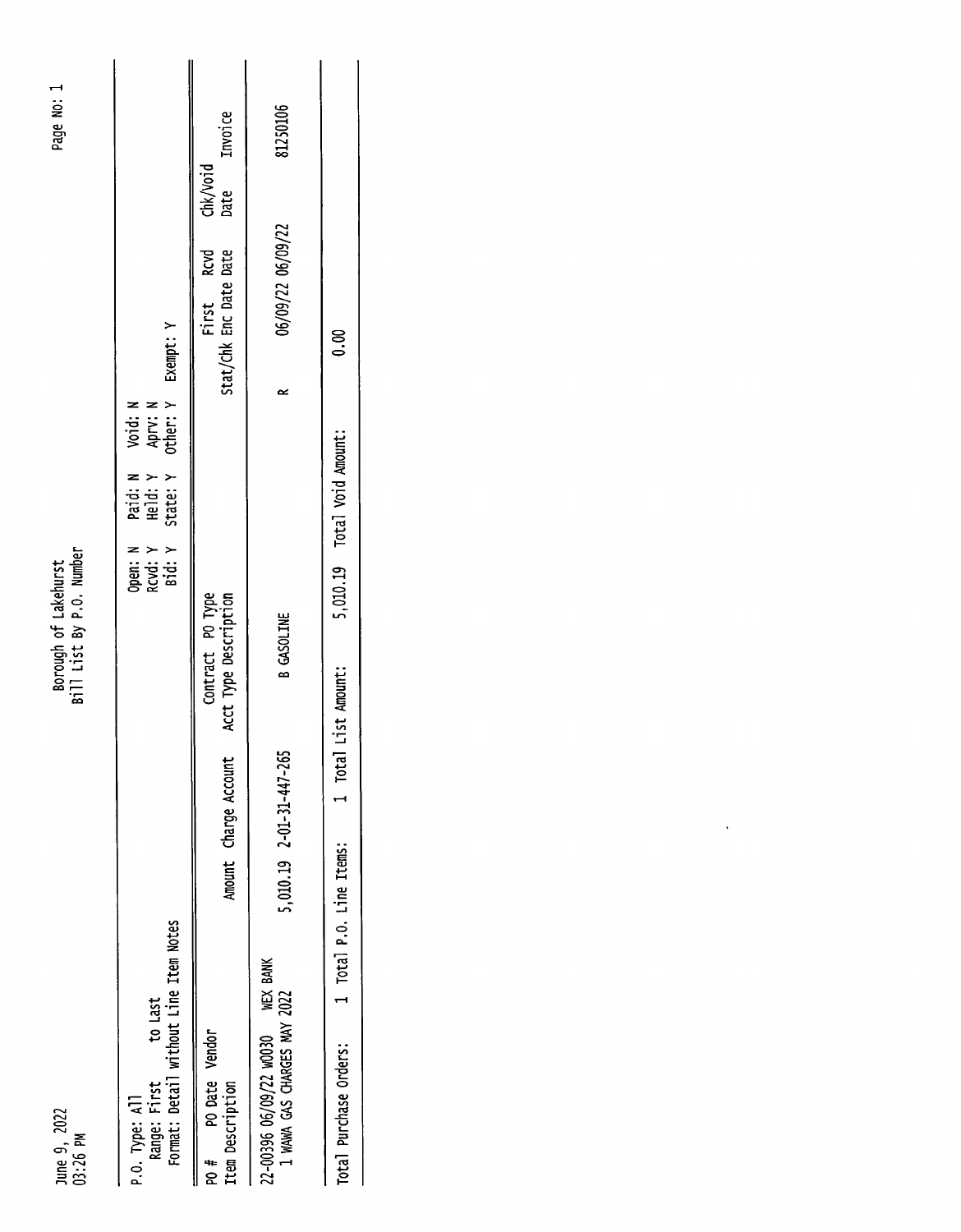June 9, 2022<br>03:26 PM

Borough of Lakehurst<br>Bill List By P.O. Number

| ี    |  |
|------|--|
| 울    |  |
| Page |  |
|      |  |
|      |  |

| Totals by Year-Fund<br>Fund Description | Fund       | sudget Rcvd          | audget Held   | Budget Total         | Revenue Total | G/L Total            | <b>Total</b>         |  |
|-----------------------------------------|------------|----------------------|---------------|----------------------|---------------|----------------------|----------------------|--|
| URRENT FUND APPROPRIATIONS              | <u>ភ្ន</u> | ,010.19              | 8<br>S        | 5,010.19             | ຣິ            | ຣິ                   | 5,010.19             |  |
| Total of All Funds:                     |            | $\frac{1}{5,010.19}$ | $\frac{1}{2}$ | $\frac{1}{5,010.19}$ | $\frac{1}{2}$ | $\frac{1}{\sqrt{2}}$ | $\frac{1}{5,010.19}$ |  |

 $\ddot{\phantom{0}}$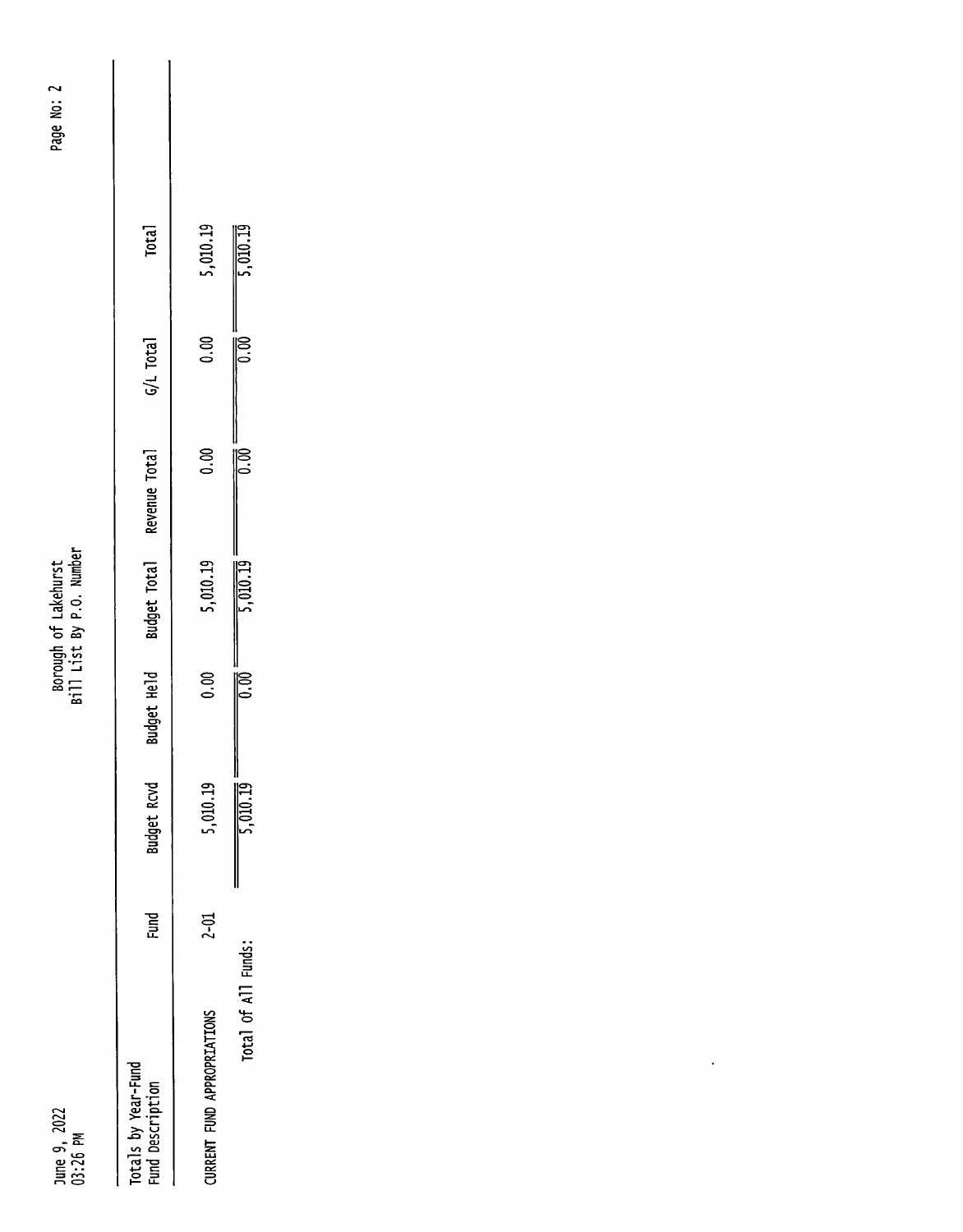**WHEREAS,** Maryanne Capasso was duly appointed and confirmed to the position of Municipal Clerk for a three (3) year term in accordance with NJSA 40A:9- 133, et seq, in 2019 **and**

**WHEREAS,** Maryanne Capasso is and has been certified as a Registered Municipal Clerk, Certificate No. 1989 since June, 2019 and has satisfied the continuing education requirements for said certification, **and**

**WHEREAS,** the appointing authority of the Borough of Lakehurst is desirous of reappointing Maryanne Capasso, RMC as the Municipal Clerk for the Borough of Lakehurst, **and**

**WHEREAS,** the confirming authority of the Borough of Lakehurst is desirous of confirming the appointment of Maryanne Capasso, RMC for the Borough of Lakehurst

**NOW, THEREFORE, BE IT RESOLVED** by the Mayor and Council of the Borough of Lakehurst, County of Ocean, State of New Jersey as follows:

1. Maryanne Capasso, RMC is hereby reappointed to the position of Municipal Clerk in the Borough of Lakehurst.

2. Maryanne Capasso is and has upon this reappointment attained tenure pursuant to NJSA 40A:9-133, et seq.

**I, Maryanne Capasso, Municipal Clerk, of the Borough of Lakehurst, County of Ocean, State of New Jersey, do hereby certify that the above resolution was approved by the Mayor and Council at the meeting of June 16, 2022.**

> **Maryanne Capasso, RMC Municipal Clerk**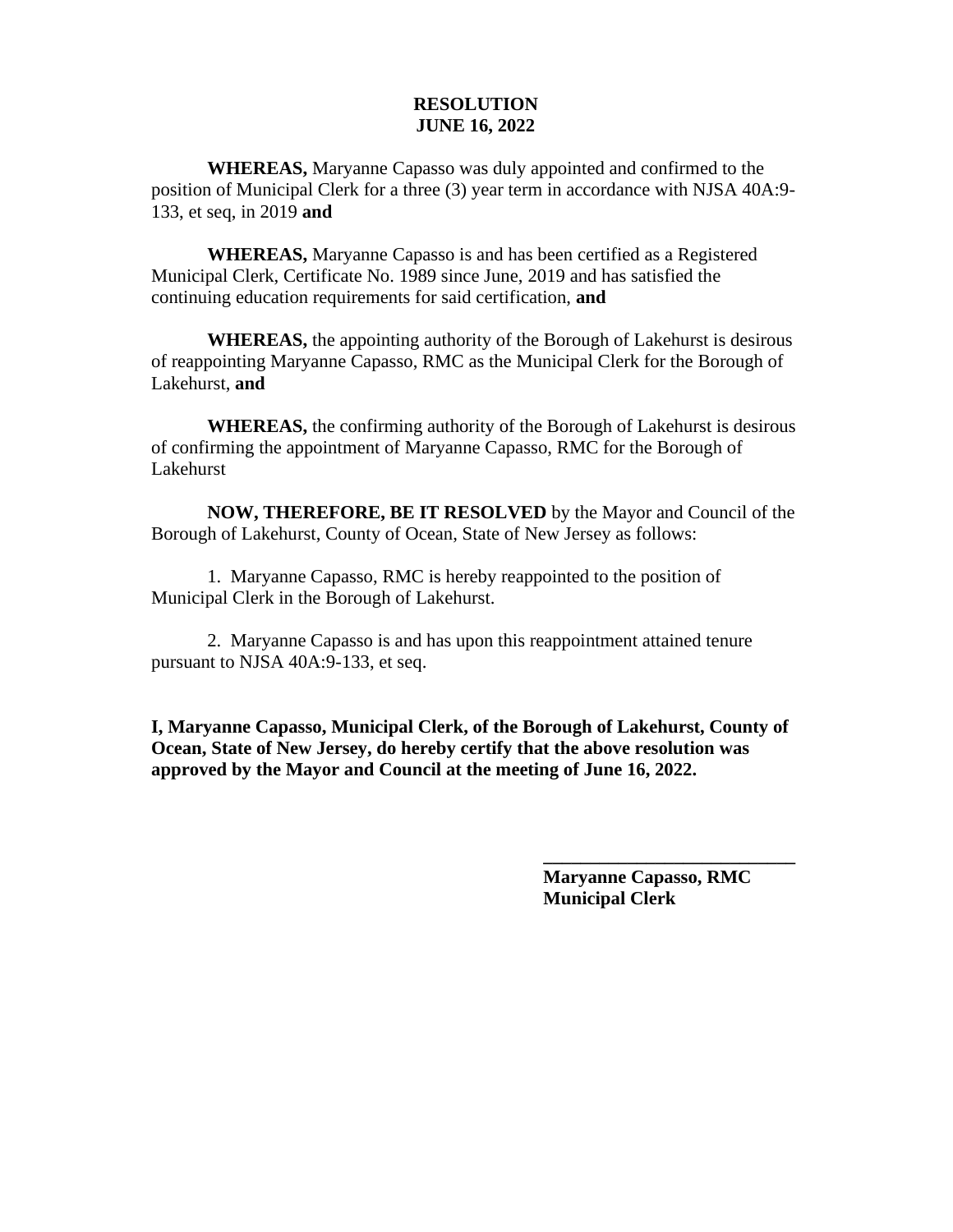#### **RESOLUTION #22-**

### **DESIGNATING GREGORY P. McGUCKIN, ESQ., AS PROSECUTOR FOR THE BOROUGH OF LAKEHURST**

**WHEREAS,** Gregory P. McGuckin, Esq., has previously been appointed as the Municipal Prosecutor for the Borough of Lakehurst for calendar year 2022; and

**WHEREAS,** pursuant to requirements of the New Jersey Administrative Office of the Courts, in the event Mr. McGuckin is unable to attend a Court session and in order to prosecute on behalf of the State, a member of his firm may do so in his absence provided they have been named by the Borough's governing body; and

**WHEREAS,** the Borough wishes to ensure that the functions of the Municipal Court will not be delayed as a result of an illness or vacation of Mr. McGuckin; and

**NOW,THEREFORE BE IT RESOLVED** this 16th day of June 2022, that the Borough of Lakehurst names the following as its Prosecutors to represent the State of New Jersey in the Lakehurst Municipal Court:

- 1. Gregory P. McGuckin, Prosecutor;
- 2. Timothy J. McNichols, Assistant Prosecutor;
- 3. Kelsey McGuckin-Anthony, Assistant Prosecutor;
- 4. Martin J. Buckley, Assistant Prosecutor; and
- 5. Patrick F. Varga, Assistant Prosecutor.

**BE IT FURTHER RESOLVED** there shall be no additional compensation provided in the event a member of Mr. McGuckin's firm is required to cover a Municipal Court session because of his absence and these Assistant Prosecutors are named strictly to ensure they have been properly designated to represent the State's interest in the Municipal Court.

#### **CERTIFICATION**

**I, Maryanne Capasso, Municipal Clerk, of the Borough of Lakehurst, County of Ocean, State of New Jersey, do hereby certify that the above resolution was approved by the Mayor and Council at the meeting of June 16, 2022.**

> **Maryanne Capasso, RMC Municipal Clerk**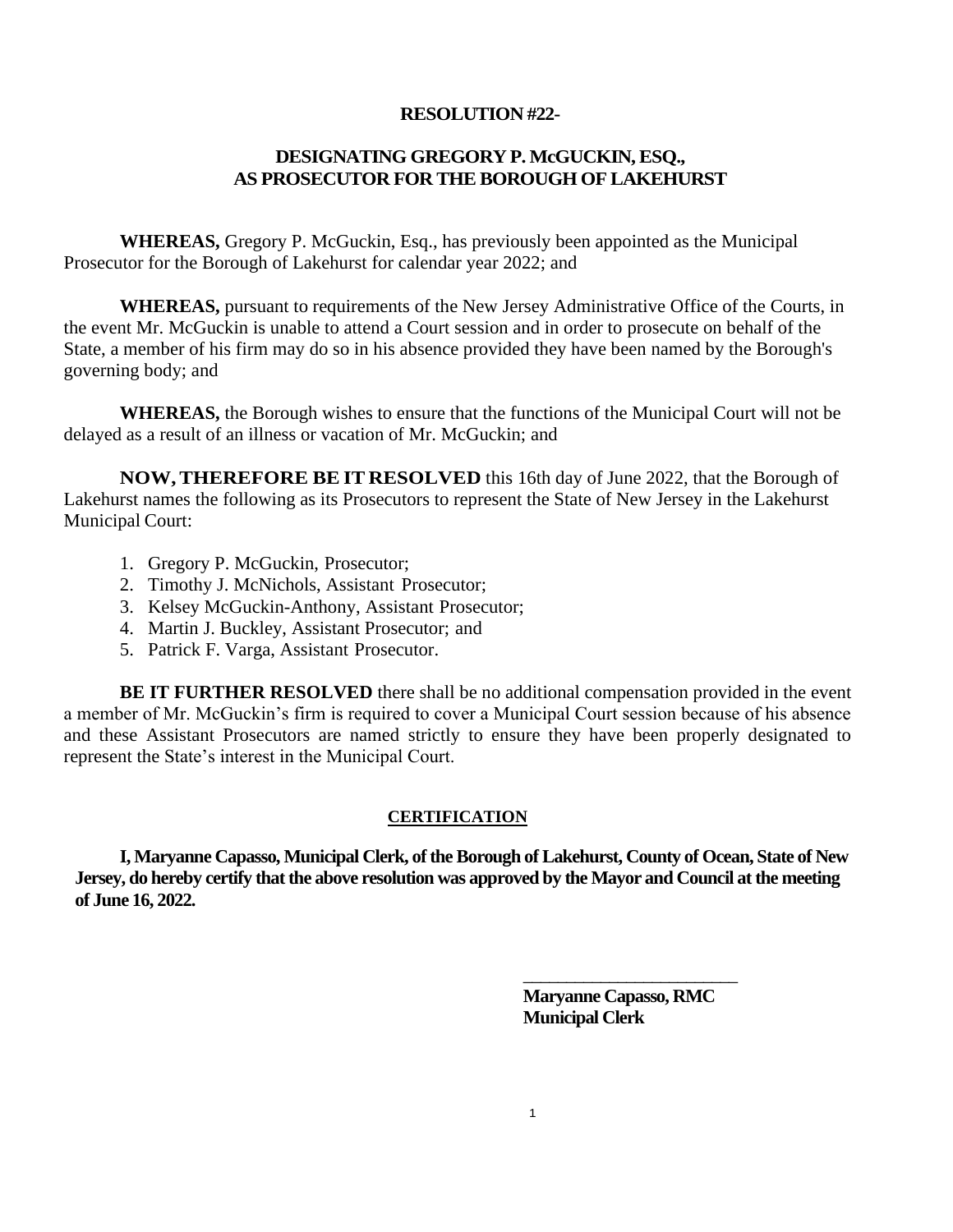**WHEREAS,** the Borough is in need of hiring a temporary public works laborer; **and**

**WHEREAS,** Mr. David Winton Public Works Department Head, after a review of applications and interviews, has recommended Mark Visinski to be hired.

**NOW, THEREFORE, BE IT RESOLVED** by the Mayor and Council of the Borough of Lakehurst, County of Ocean, State of New Jersey, that Mark Visinski be hired as a temporary, not to exceed 90-days, public works laborer at a salary of \$15.00 per hour, effective June 10, 2022.

**I, Maryanne Capasso, Municipal Clerk, of the Borough of Lakehurst, County of Ocean, State of New Jersey, do hereby certify that the above resolution was approved by the Mayor and Council at the meeting of June 16, 2022.**

> **Maryanne Capasso, RMC Municipal Clerk**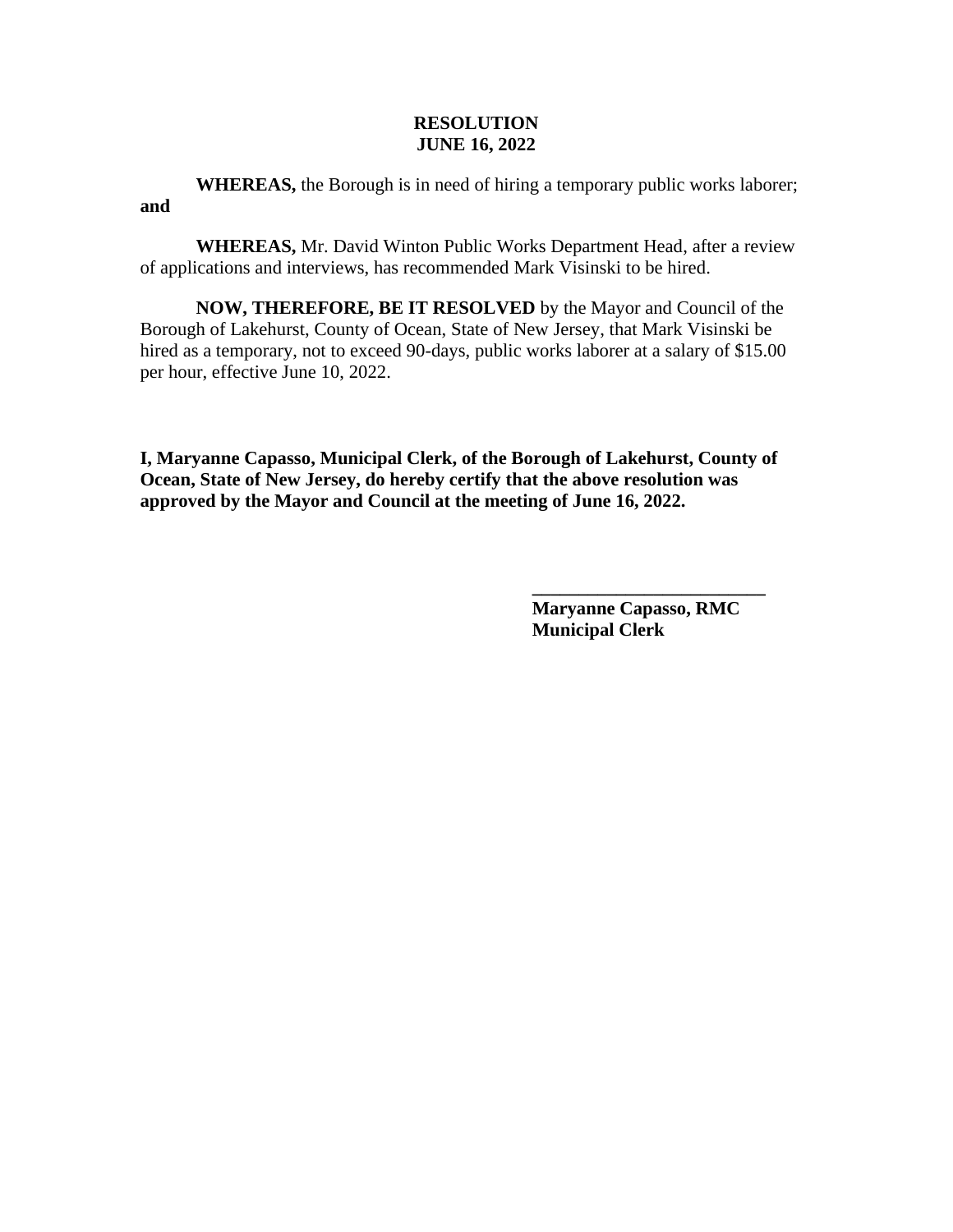#### **RESOLUTION RESOLUTION ADOPTING THE ADDENDUM TO THE REVISED 2021 PERSONNEL POLICIES AND PROCEDURE MANUAL/EMPLOYEE HANDBOOK JUNE 16, 2022**

**WHEREAS**, the contents of the Personnel Policies and Procedures Manual summarizes the current benefits and guidelines within the Borough of Lakehurst and are intended as guidelines only; and

**WHEREAS**, the Mayor and Council of the Borough of Lakehurst have reviewed the Revised Personnel Policies and Procedures Manual and Employee Handbook and found them to be consistent with all applicable employment laws and regulations including, but not limited to, Title VII of the Civil Rights Act of 1964, as amended b the Equal Opportunity Act of 1972, the Age Discrimination in Employment Act, the Equal Pay for Equal Work Act, the Fair Labor Standards Act, the New Jersey Law Against Discrimination, the Americans with Disabilities Act, the Family and Medical Leave Act, the Conscientious Employee Protection Act, the Public Employee Occupational Safety and Health Act, the New Jersey Attorney General's guidelines with respect to Police Department personnel matters, the New Jersey Workers Compensation Act, the Federal Consolidated Omnibus Budget Reconciliation Act (COBRA) and the Open Public Meeting Act; and

**WHEREAS,** this Manual is intended to provide guidelines covering public service by Lakehurst Borough employees and is not a contract. The provisions of this Manual may be amended and supplemented from time to time without notice and at the sole discretion of the Mayor and Council; and

**WHEREAS**, to the maximum extent permitted by law, employment practices for the Borough of Lakehurst shall operate under the legal doctrine known as "employment at will."

**WHEREAS,** the Borough of Lakehurst wishes to amend said handbook to include the following addendum;

#### **EMPLOYEE TUITION AND FEE REIMBURSEMENT**

- **1. All employees who receive the benefit of employee related training and/or instruction shall reimburse the Borough of Lakehurst if they resign or otherwise terminate their employment with the Borough less than 2 years from the date of completion of the training and or instruction. The reimbursement shall be for any and all expenses including fees, tuition and any other related expenses paid by the Borough.**
- **2. If the employee's employment with the Borough is terminated for any reason, they agree to pay back the training costs including tuition, fees and associated costs incurred by the Borough of Lakehurst upon termination of employment. Said costs shall be deducted from the final paycheck(s) of employee. Employee further agrees to pay back any other costs remaining after deduction from their paycheck(s)**
- **3. If the employee resigns from training and/or instruction, they agree to reimburse the borough for the costs including tuition, fees, and associated costs incurred by the Borough.**
- **4. This policy will be deemed inapplicable to any employees whose employment from the date of the completion of the training and or instruction exceeds 2 years and 1 day**
- **5. All employees who receive the benefit of employee related training and/or instruction on a weeknight or weekend will receive no compensation for attending the weeknight or weekend training and/or instruction.**
- **6. The Governing Body reserves the authority to review each case individually either by the employee's request or the Municipal Clerk's recommendation.**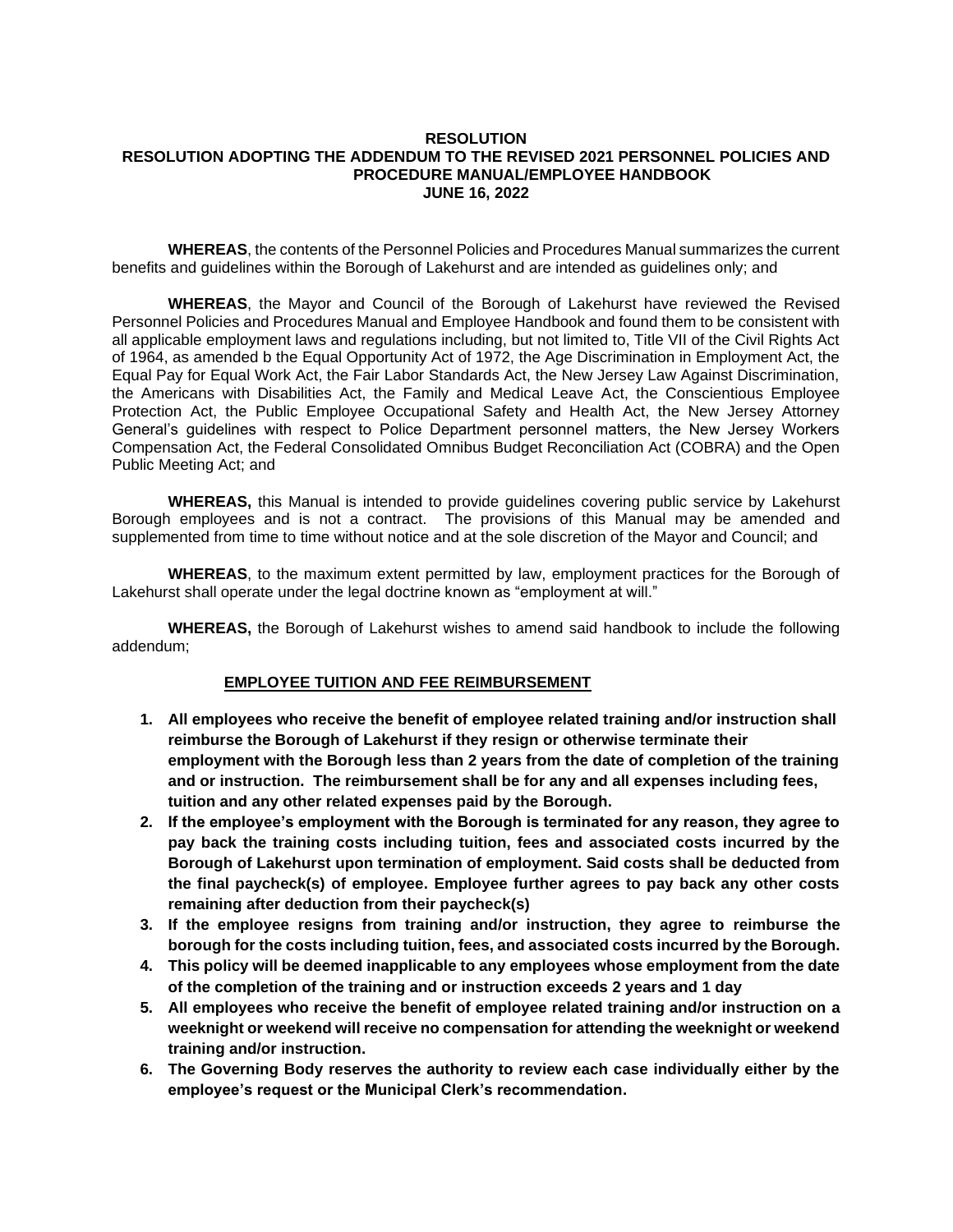**NOW, THEREFORE, BE IT RESOLVED** by the Borough Council of the Borough of Lakehurst, County of Ocean and State of New Jersey as follows:

1. That the Governing Body has reviewed both the Personnel Policies and Procedures Manual and Personnel Handbook and approve its contents.

2. In the event there is a conflict between these rules and any collective bargaining agreement, personnel services contract, or Federal or State law (including) (the Attorney General's guidelines with respect to Police Department personnel matters) (and) (the New Jersey Civil Service Act), the terms and conditions of that contract or law shall prevail. In all other cases, these policies and procedures shall prevail.

**I, Maryanne Capasso, Municipal Clerk of the Borough of Lakehurst, County of Ocean, State of New Jersey, hereby certify that the above resolution was approved by the governing body at the meeting of June 16, 2022.**

> **Maryanne Capasso, RMC Municipal Clerk**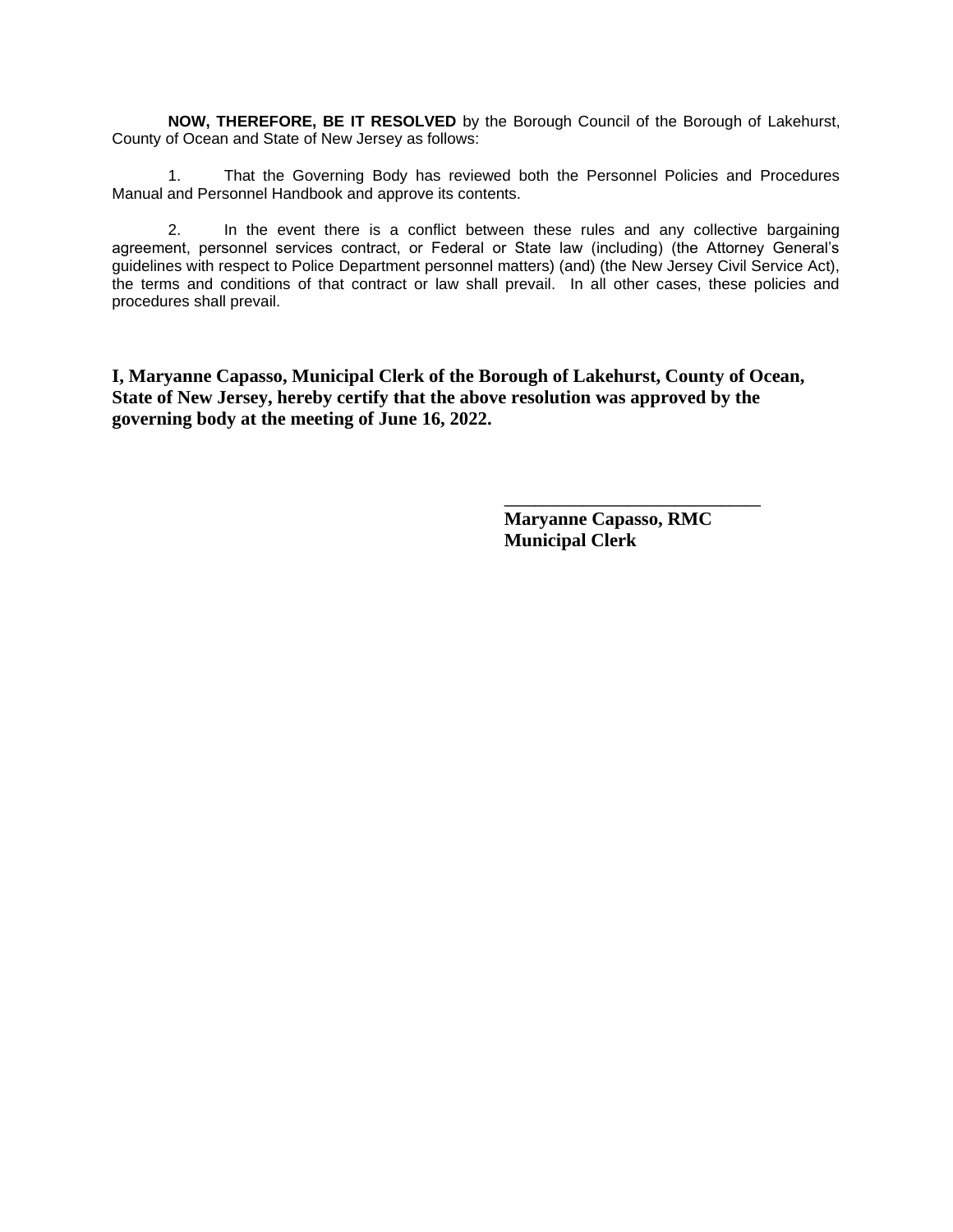#### **A RESOLUTION OF BOROUGH OF LAKEHURST AUTHORIZING THE PURCHASE OF ELECTRICITY SUPPLY SERVICES FOR PUBLIC USE ON AN ONLINE AUCTION WEBSITE**

**WHEREAS**, the Borough of Lakehurst has determined to move forward with the EMEX Reverse Auction in order procure electricity for the Borough of Lakehurst; and

**WHEREAS,** the Local Government Electronic Procurement Act (P.L. 2018, c. 156) (the "Act") authorizes the purchase of electricity supply service for public use through the use of an online auction service; and

**WHEREAS,** Borough of Lakehurst will utilize the online auction services of EMEX, LLC, a division of Mantis Innovation an approved vendor pursuant to the Act; and

**WHEREAS,** EMEX, LLC is compensated for all services rendered through the participating supplier that a contract is awarded to; and

**WHEREAS,** the auction will be conducted pursuant to the Act.

**NOW, THEREFORE, BE IT RESOLVED**, that the Mayor of the Borough of Lakehurst is hereby authorized to execute on behalf of the Borough of Lakehurst any electricity contract proffered by the participating supplier that submits the winning bid in the EMEX Reverse Auction.

**I, Maryanne Capasso, Municipal Clerk of the Borough of Lakehurst, County of Ocean, State of New Jersey, hereby certify that the above resolution was approved by the governing body at the meeting of June 16, 2022.**

> **Maryanne Capasso, RMC Municipal Clerk**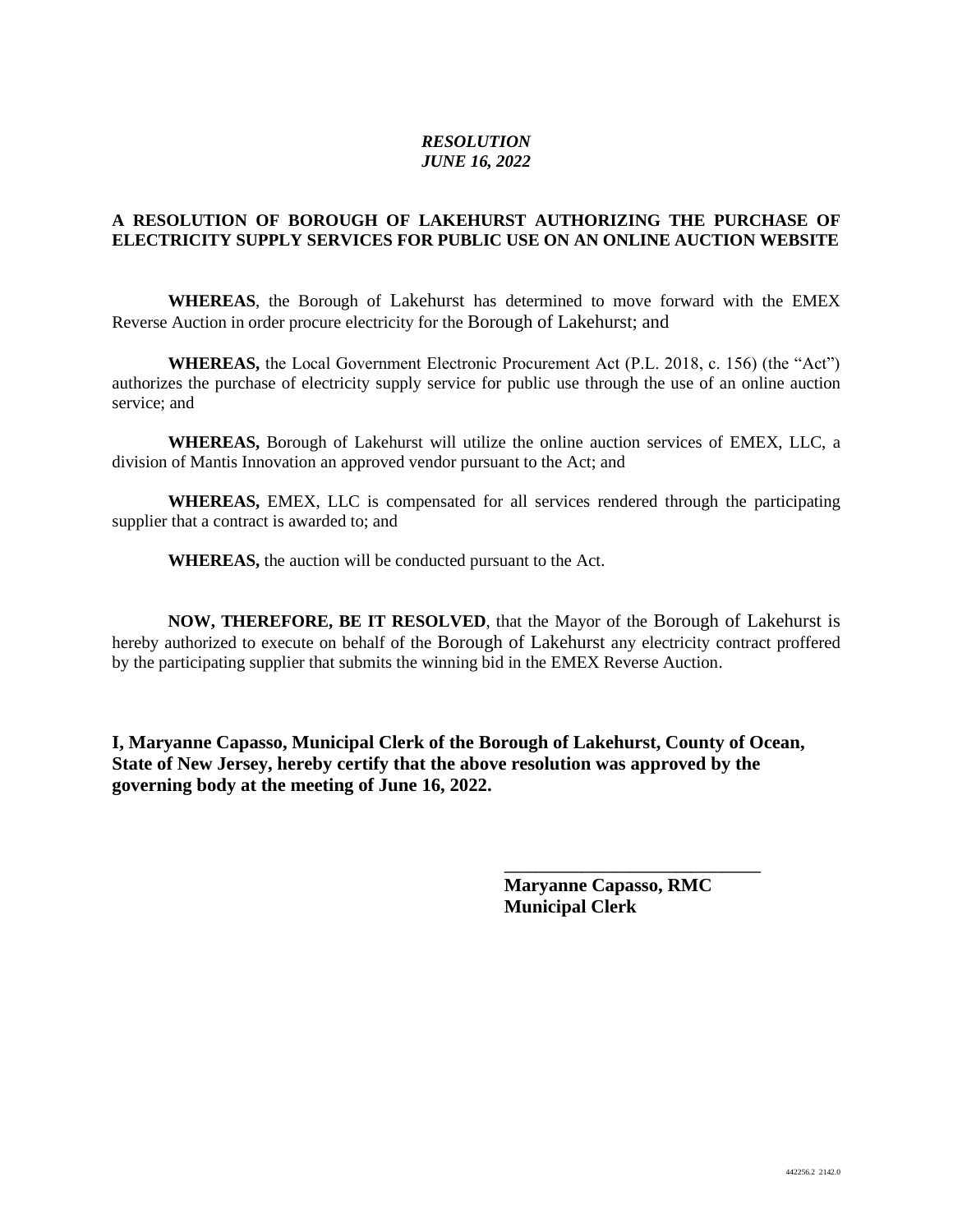**WHEREAS,** Hanger 21, Inc. has applied to the Mayor and Council of the Borough of Lakehurst for a renewal of Liquor License Number: 1513-33-001-006, for premises located at 21 Union Avenue, **and**

**WHEREAS,** all necessary forms and fees were submitted to the office of the Municipal Clerk, **and**

**WHEREAS,** the Mayor and Council of the Borough of Lakehurst are not aware of any circumstances or provisions of law which should prohibit the renewal of said license.

**NOW, THEREFORE, BE IT RESOLVED** by the Mayor and Council of the Borough of Lakehurst, County of Ocean, State of New Jersey, that the Liquor License for Hanger 21, Inc. be renewed for the year 2022-2023.

**I, Maryanne Capasso, Municipal Clerk of the Borough of Lakehurst, County of Ocean, State of New Jersey, do hereby certify that the above resolution was approved by the Mayor and Council at the meeting of June 16, 2022.**

> **Maryanne Capasso, RMC Municipal Clerk**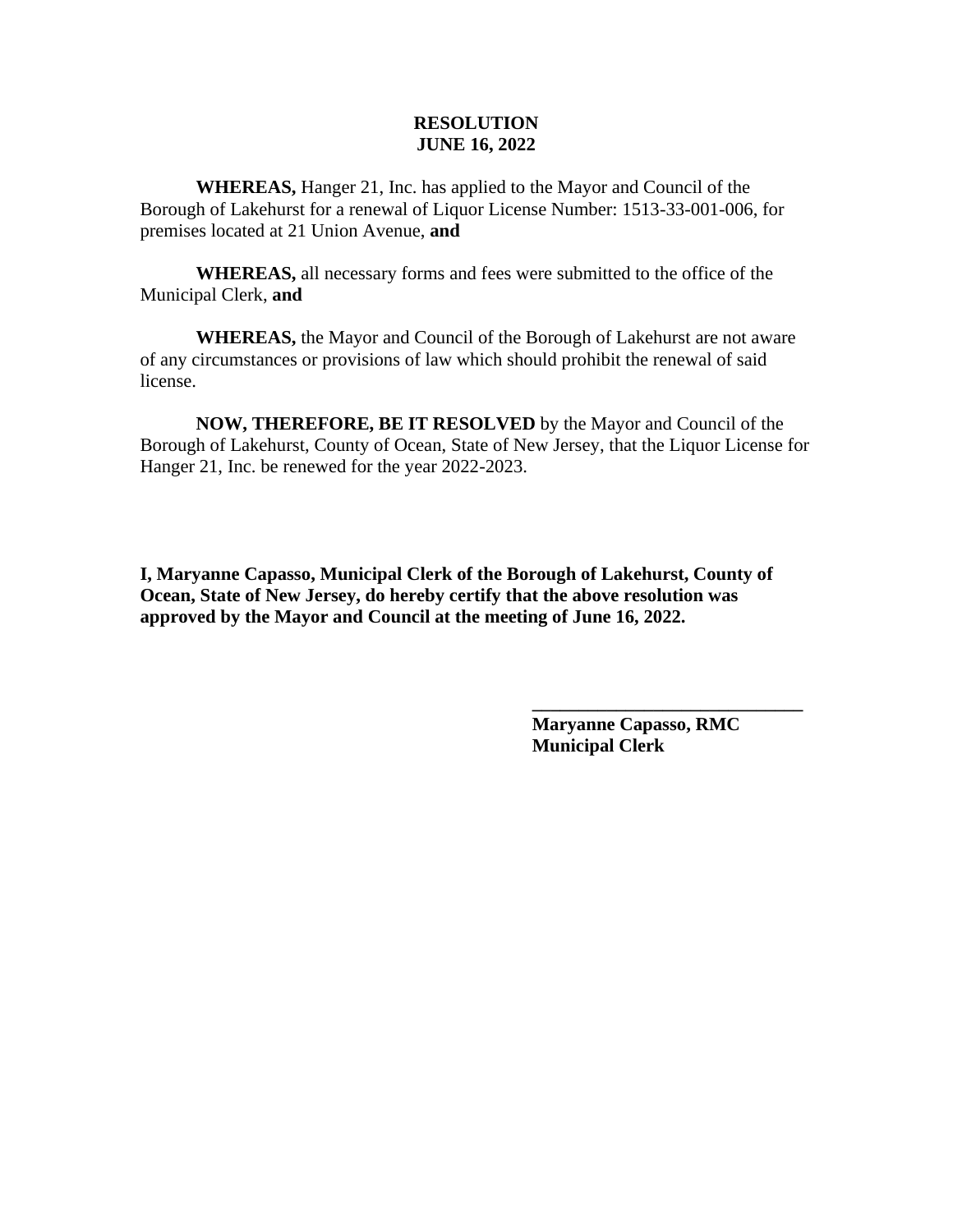**WHEREAS,** Italy's Best Pizzeria II, L.L.C. has applied to the Mayor and Council of the Borough of Lakehurst for a renewal of Liquor License Number: 1513-33- 005-008, for premises located at 652 Route 70, **and**

**WHEREAS,** all necessary forms and fees were submitted to the office of the Municipal Clerk, **and**

**WHEREAS,** the Mayor and Council of the Borough of Lakehurst are not aware of any circumstances or provisions of law which should prohibit the renewal of said license.

**NOW, THEREFORE, BE IT RESOLVED** by the Mayor and Council of the Borough of Lakehurst, County of Ocean, State of New Jersey, that the Liquor License for Italy's Best Pizzeria II, L.L.C. be renewed for the year 2022-2023.

**I, Maryanne Capasso, Municipal Clerk of the Borough of Lakehurst, County of Ocean, State of New Jersey, do hereby certify that the above resolution was approved by the Mayor and Council at the meeting of June 16, 2022.**

> **Maryanne Capasso, RMC Municipal Clerk**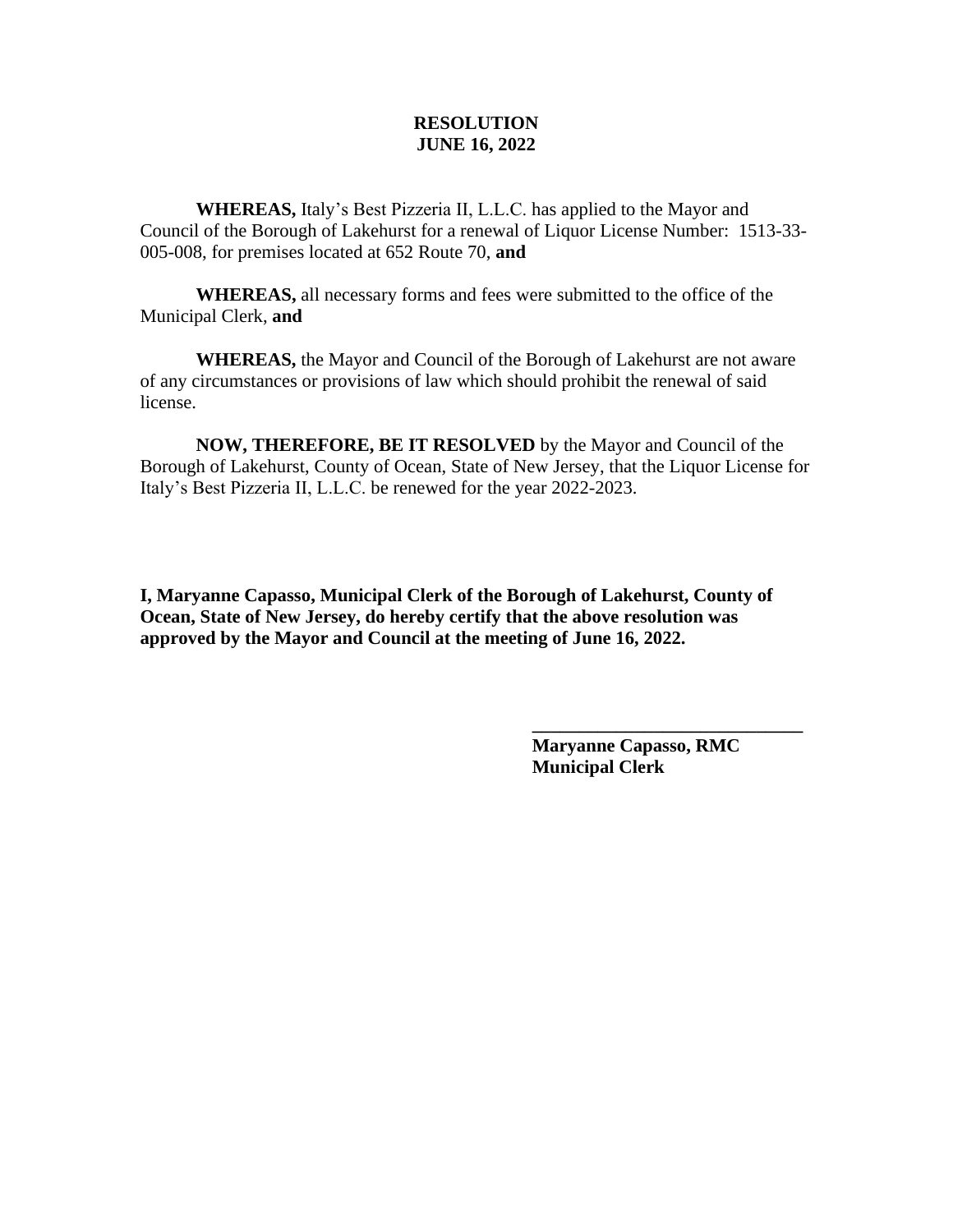**WHEREAS,** Best Liquors of Lakehurst, Inc., trading as Bailey's Liquors of Lakehurst, Inc. has applied to the Mayor and Council of the Borough of Lakehurst for a renewal of Liquor License Number: 1513-44-004-004, for premises located at 506 Route 70, **and**

**WHEREAS,** all necessary forms and fees were submitted to the office of the Municipal Clerk, **and**

**WHEREAS,** the Mayor and Council of the Borough of Lakehurst are not aware of any circumstances or provisions of law which should prohibit the renewal of said license.

**NOW, THEREFORE, BE IT RESOLVED** by the Mayor and Council of the Borough of Lakehurst, County of Ocean, State of New Jersey, that the Liquor License for Best Liquors of Lakehurst, Inc., be renewed for the year 2022-2023.

**I, Maryanne Capasso, Municipal Clerk of the Borough of Lakehurst, County of Ocean, State of New Jersey, do hereby certify that the above resolution was approved by the Mayor and Council at the meeting of June 16, 2022.**

> **Maryanne Capasso, RMC Municipal Clerk**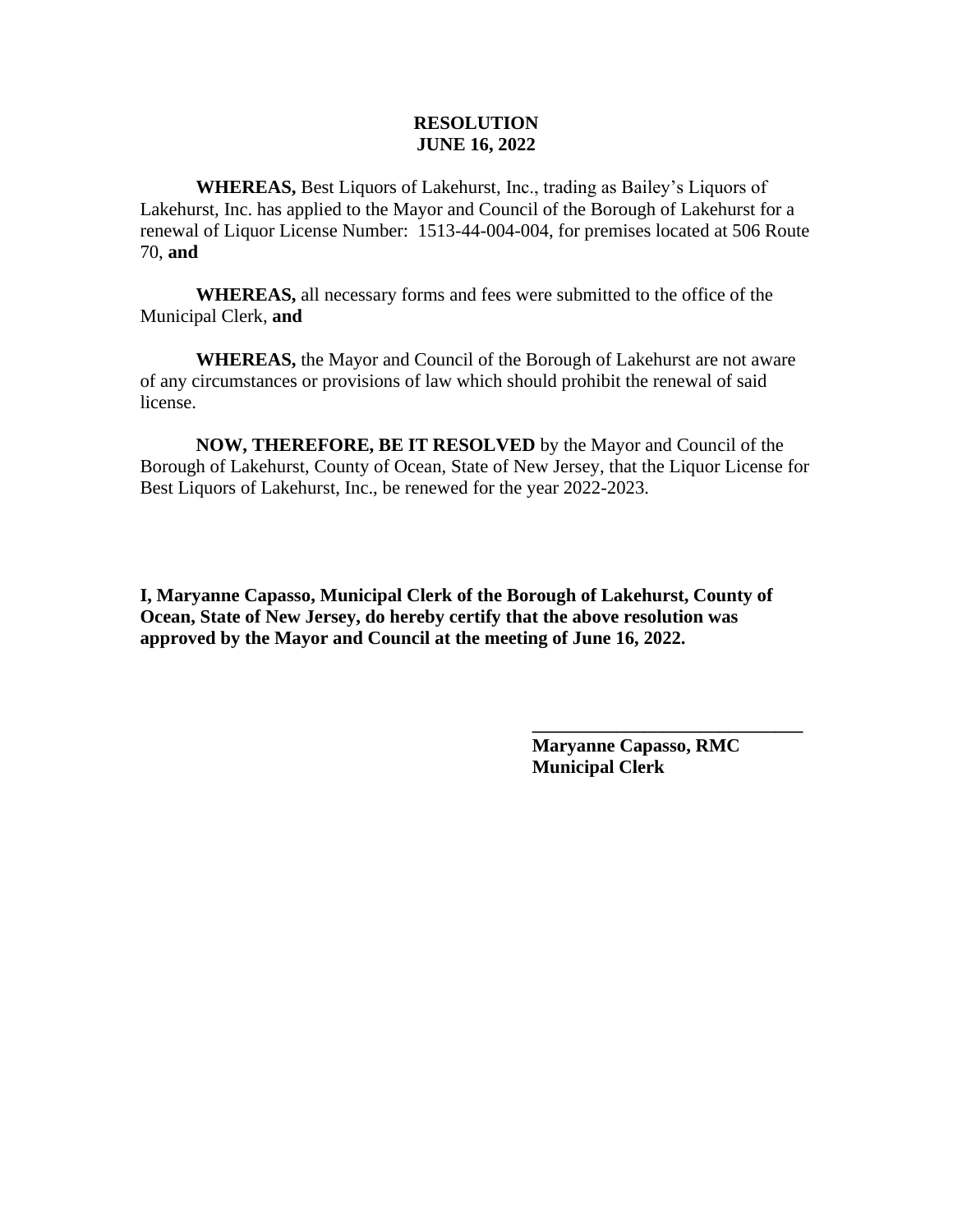**WHEREAS,** Fleet Reserve Association Branch 124, Inc., trading as Club 124, has applied to the Mayor and Council of the Borough of Lakehurst for a renewal of Liquor License Number: 1513-31-007-002, for premises located at 204 Union Avenue, **and**

**WHEREAS,** all necessary forms and fees were submitted to the office of the Municipal Clerk, **and**

**WHEREAS,** the Mayor and Council of the Borough of Lakehurst are not aware of any circumstances or provisions of law which should prohibit the renewal of said license.

**NOW, THEREFORE, BE IT RESOLVED** by the Mayor and Council of the Borough of Lakehurst, County of Ocean, State of New Jersey, that the Liquor License for Fleet Reserve Association Branch 124, Inc. be renewed for the year 2022-2023.

**I, Maryanne Capasso, Municipal Clerk of the Borough of Lakehurst, County of Ocean, State of New Jersey, do hereby certify that the above resolution was approved by the Mayor and Council at the meeting of June 16, 2022.**

> **Maryanne Capasso, RMC Municipal Clerk**